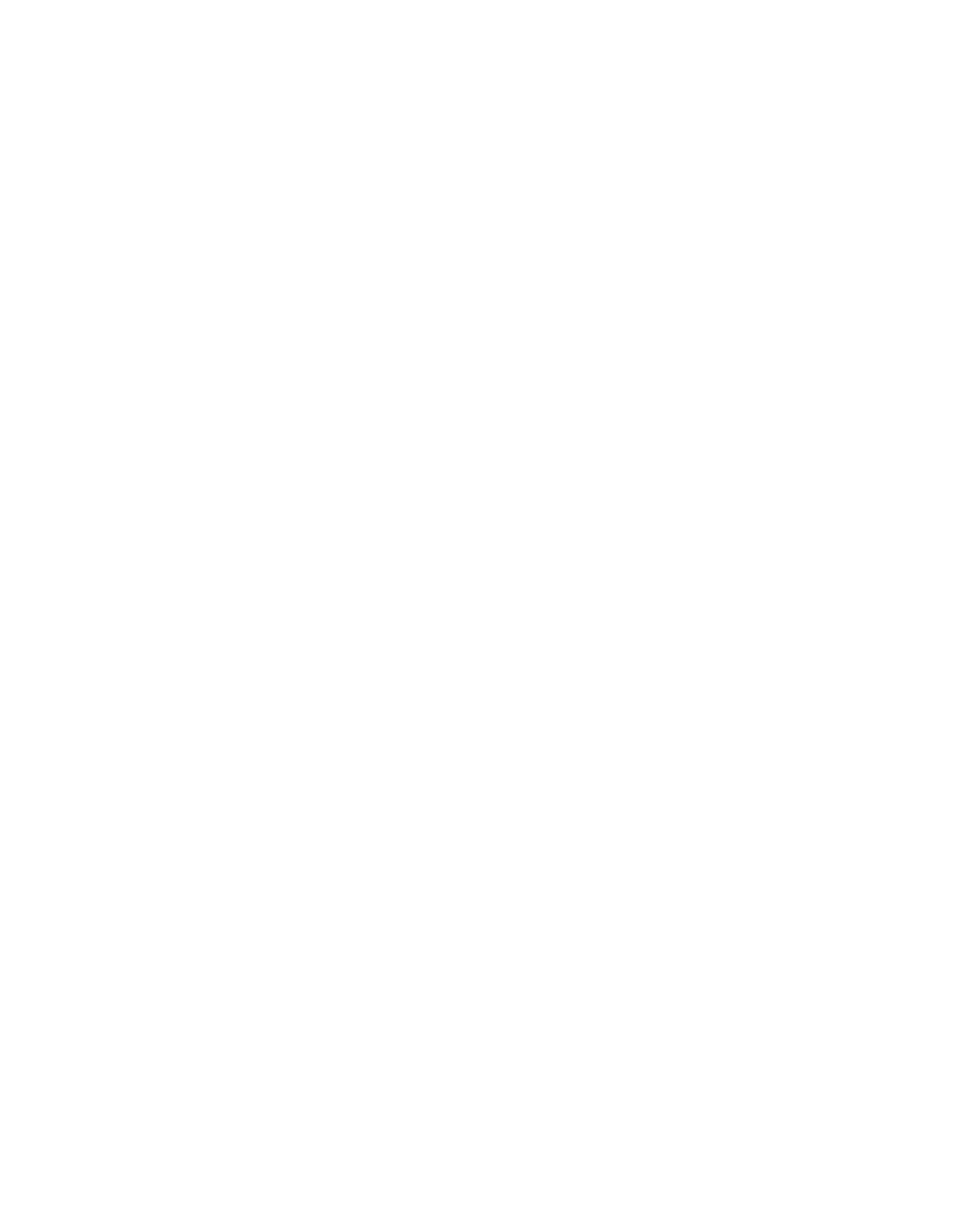# VERSAILLES FINANCIAL CORPORATION Versailles, Ohio

CONSOLIDATED FINANCIAL STATEMENTS June 30, 2018 and 2017

# **CONTENTS**

| CONSOLIDATED FINANCIAL STATEMENTS |   |
|-----------------------------------|---|
|                                   |   |
|                                   |   |
|                                   |   |
|                                   |   |
|                                   |   |
|                                   | 7 |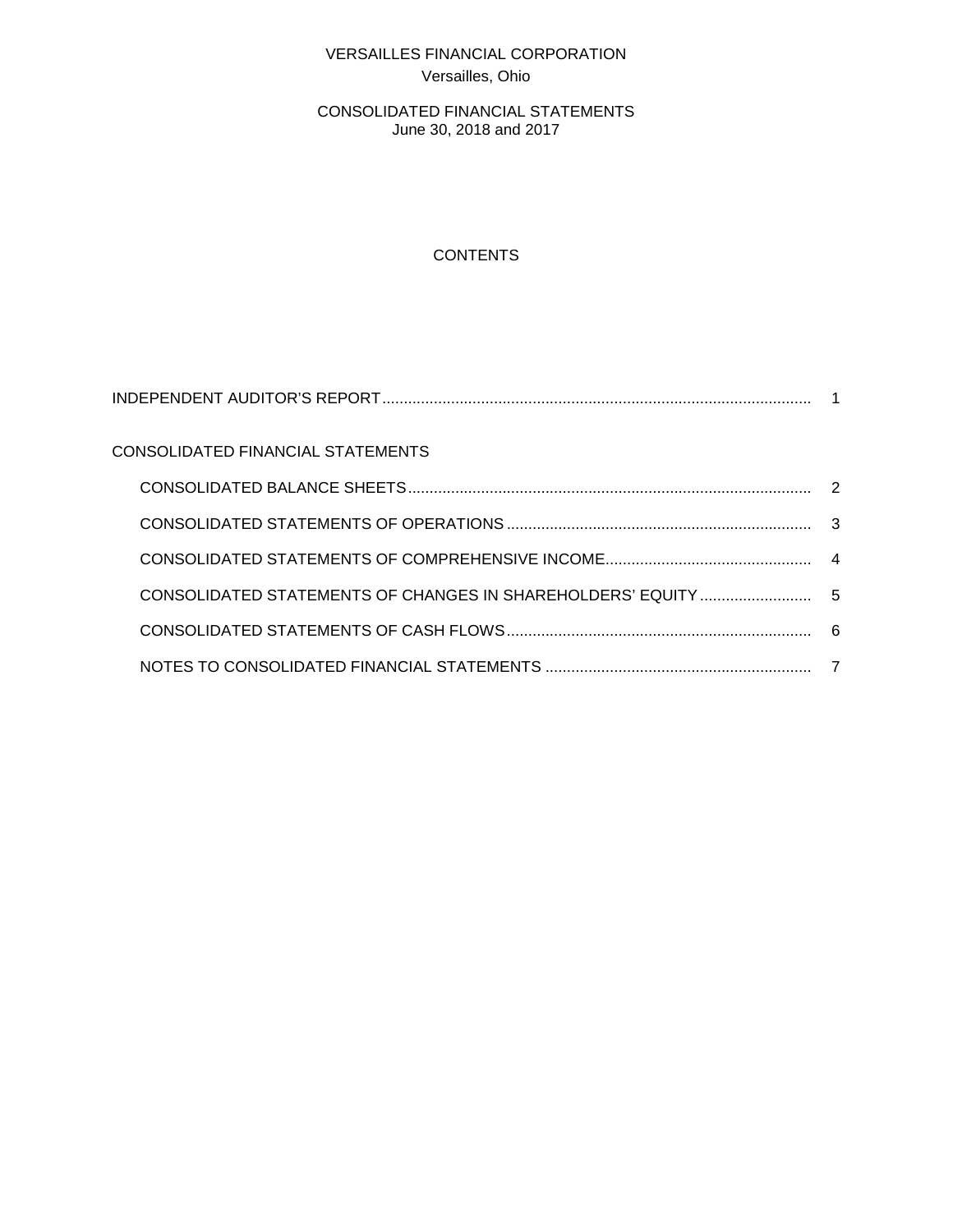

### **INDEPENDENT AUDITOR'S REPORT**

Board of Directors Versailles Financial Corporation Versailles, Ohio

#### **Report on the Financial Statements**

We have audited the accompanying consolidated financial statements of Versailles Financial Corporation, which comprise the consolidated balance sheets as of June 30, 2018 and 2017, and the related consolidated statements of operations, comprehensive income, changes in shareholders' equity, and cash flows for the years then ended, and the related notes to the financial statements.

#### *Management's Responsibility for the Financial Statements*

Management is responsible for the preparation and fair presentation of these consolidated financial statements in accordance with accounting principles generally accepted in the United States of America; this includes the design, implementation, and maintenance of internal control relevant to the preparation and fair presentation of consolidated financial statements that are free from material misstatement, whether due to fraud or error.

#### *Auditor's Responsibility*

Our responsibility is to express an opinion on these consolidated financial statements based on our audits. We conducted our audits in accordance with auditing standards generally accepted in the United States of America. Those standards require that we plan and perform the audit to obtain reasonable assurance about whether the consolidated financial statements are free from material misstatement.

An audit involves performing procedures to obtain audit evidence about the amounts and disclosures in the consolidated financial statements. The procedures selected depend on the auditor's judgment, including the assessment of the risks of material misstatement of the consolidated financial statements, whether due to fraud or error. In making those risk assessments, the auditor considers internal control relevant to the entity's preparation and fair presentation of the consolidated financial statements in order to design audit procedures that are appropriate in the circumstances, but not for the purpose of expressing an opinion on the effectiveness of the entity's internal control. Accordingly, we express no such opinion. An audit also includes evaluating the appropriateness of accounting policies used and the reasonableness of significant accounting estimates made by management, as well as evaluating the overall presentation of the consolidated financial statements.

We believe that the audit evidence we have obtained is sufficient and appropriate to provide a basis for our audit opinion.

#### *Opinion*

In our opinion, the consolidated financial statements referred to above present fairly, in all material respects, the financial position of Versailles Financial Corporation as of June 30, 2018 and 2017, and the results of its operations and its cash flows for the years then ended in accordance with accounting principles generally accepted in the United States of America.

weed St

Crowe LLP

Cleveland, Ohio September 26, 2018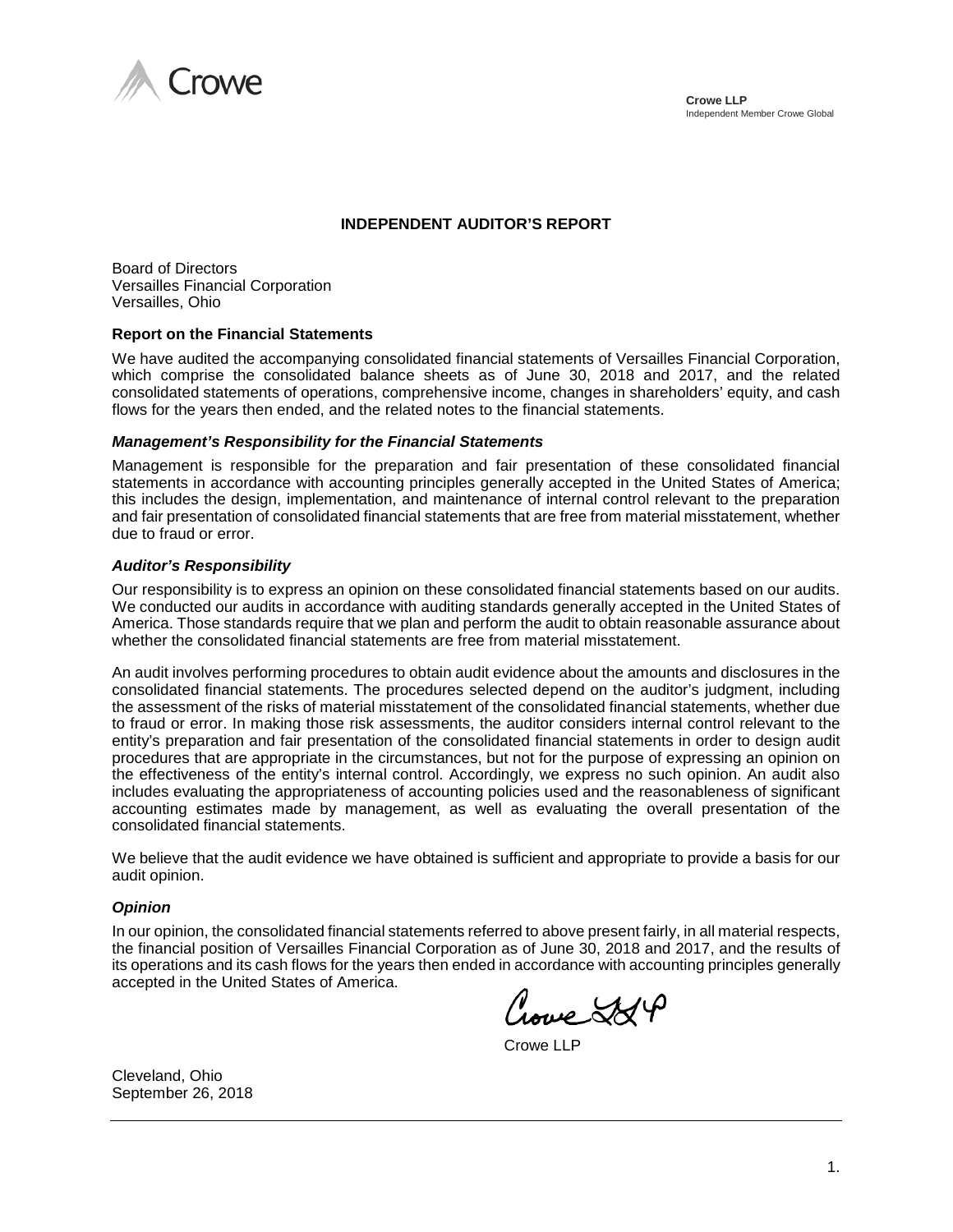#### VERSAILLES FINANCIAL CORPORATION CONSOLIDATED BALANCE SHEETS June 30, 2018 and 2017

|                                                         | 2018             | 2017             |
|---------------------------------------------------------|------------------|------------------|
| <b>ASSETS</b>                                           |                  |                  |
| Cash and due from financial institutions                | \$<br>2,982,584  | \$<br>4,162,152  |
| Overnight deposits and federal funds sold               | 8,473,000        | 5,000,000        |
| Total cash and cash equivalents                         | 11,455,584       | 9,162,152        |
| Interest-bearing time deposits in other financial       |                  |                  |
| institutions                                            |                  | 247,000          |
| Securities held to maturity (fair value of \$117,581 at |                  |                  |
| June 30, 2018 and \$165,910 at June 30, 2017)           | 112,747          | 159,573          |
| Loans, net of allowance of \$255,432 at June 30,        |                  |                  |
| 2018 and 2017                                           | 41,695,783       | 41,943,637       |
| Federal Home Loan Bank stock                            | 397,500          | 397,500          |
| Premises and equipment, net                             | 1,183,521        | 1,231,897        |
| Accrued interest receivable                             | 127,748          | 113,703          |
| Other assets                                            | 301,751          | 467,932          |
| <b>Total assets</b>                                     | \$5,274,634      | \$53,723,394     |
| <b>LIABILITIES</b>                                      |                  |                  |
| Savings and checking accounts                           | \$26,524,729     | \$23,557,720     |
| Certificates of deposit                                 | 13,275,843       | 15,049,746       |
| <b>Total deposits</b>                                   | 39,800,572       | 38,607,466       |
| Federal Home Loan Bank advances                         | 3,000,000        | 3,000,000        |
| Other liabilities                                       | 943,525          | 856,425          |
| <b>Total liabilities</b>                                | 43,744,097       | 42,463,891       |
| <b>SHAREHOLDERS' EQUITY</b>                             |                  |                  |
| Preferred stock, \$.01 par value, 1,000,000 shares      |                  |                  |
| authorized, none issued and outstanding                 |                  |                  |
| Common stock, \$.01 par value, 10,000,000 shares        |                  |                  |
| authorized; 387,367 and 387,867 shares issued           | 3,854            | 3,840            |
| Additional paid-in capital                              | 3,039,304        | 3,016,581        |
| Retained earnings                                       | 9,038,629        | 8,807,432        |
| Treasury stock, 35,460 shares, at cost                  | (354, 600)       | (354, 600)       |
| Unearned employee stock ownership plan shares           | (196, 650)       | (213, 750)       |
| Total shareholders' equity                              | 11,530,537       | 11,259,503       |
| Total liabilities and shareholders' equity              | 55,274,634<br>\$ | 53,723,394<br>\$ |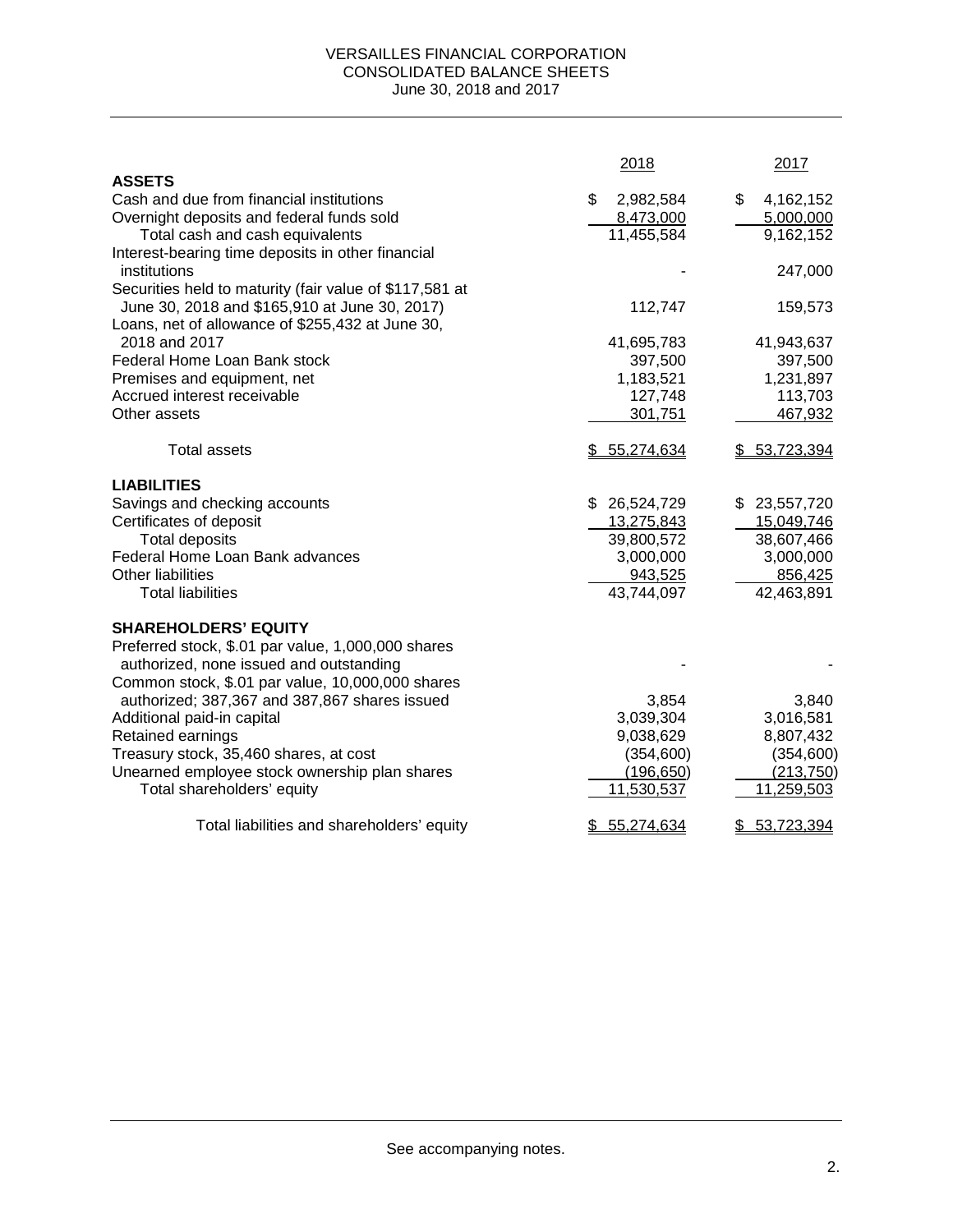# VERSAILLES FINANCIAL CORPORATION CONSOLIDATED STATEMENTS OF OPERATIONS Years ended June 30, 2018 and 2017

|                                                                                                                                                                                                                                                 |    | 2018                                                                                          | 2017                                                                                            |
|-------------------------------------------------------------------------------------------------------------------------------------------------------------------------------------------------------------------------------------------------|----|-----------------------------------------------------------------------------------------------|-------------------------------------------------------------------------------------------------|
| Interest and dividend income<br>Loans, including fees<br>Securities held to maturity<br>FHLB dividends<br>Deposits with banks<br>Total interest and dividend income                                                                             | \$ | 1,916,735<br>4,344<br>22,110<br>115,400<br>2,058,589                                          | \$<br>1,857,108<br>5,586<br>17,102<br>40,788<br>1,920,584                                       |
| Interest expense<br>Deposits<br>Federal Home Loan Bank advances<br>Total interest expense                                                                                                                                                       |    | 138,863<br>67,100<br>205,963                                                                  | 137,968<br>112,904<br>250,872                                                                   |
| Net interest income                                                                                                                                                                                                                             |    | 1,852,626                                                                                     | 1,669,712                                                                                       |
| Provision for loan losses                                                                                                                                                                                                                       |    |                                                                                               |                                                                                                 |
| Net interest income after provision for loan losses                                                                                                                                                                                             |    | 1,852,626                                                                                     | 1,669,712                                                                                       |
| Noninterest income<br>Gain (loss) on sale of land<br>Other income<br>Total noninterest income                                                                                                                                                   |    | 16,477<br>16,477                                                                              | (58, 622)<br>14,810<br>(43, 812)                                                                |
| Noninterest expense<br>Salaries and employee benefits<br>Occupancy and equipment<br>Directors' fees<br>Data processing<br>Franchise taxes<br>Legal, accounting and exam fees<br>Federal deposit insurance<br>Other<br>Total noninterest expense |    | 680,593<br>78,779<br>76,925<br>134,682<br>90,665<br>125,247<br>15,250<br>136,602<br>1,338,743 | 1,140,422<br>90,328<br>78,500<br>119,950<br>91,804<br>121,534<br>16,502<br>120,409<br>1,779,449 |
| Income (loss) before income taxes<br>Income tax expense (benefit)                                                                                                                                                                               |    | 530,360<br>299,163                                                                            | (153, 549)<br>(46, 800)                                                                         |
| Net income (loss)                                                                                                                                                                                                                               | æ. | 231,197                                                                                       | \$<br>(106, 749)                                                                                |
| Basic and diluted earnings (loss) per common share                                                                                                                                                                                              | \$ | 0.63                                                                                          | \$<br>(0.28)                                                                                    |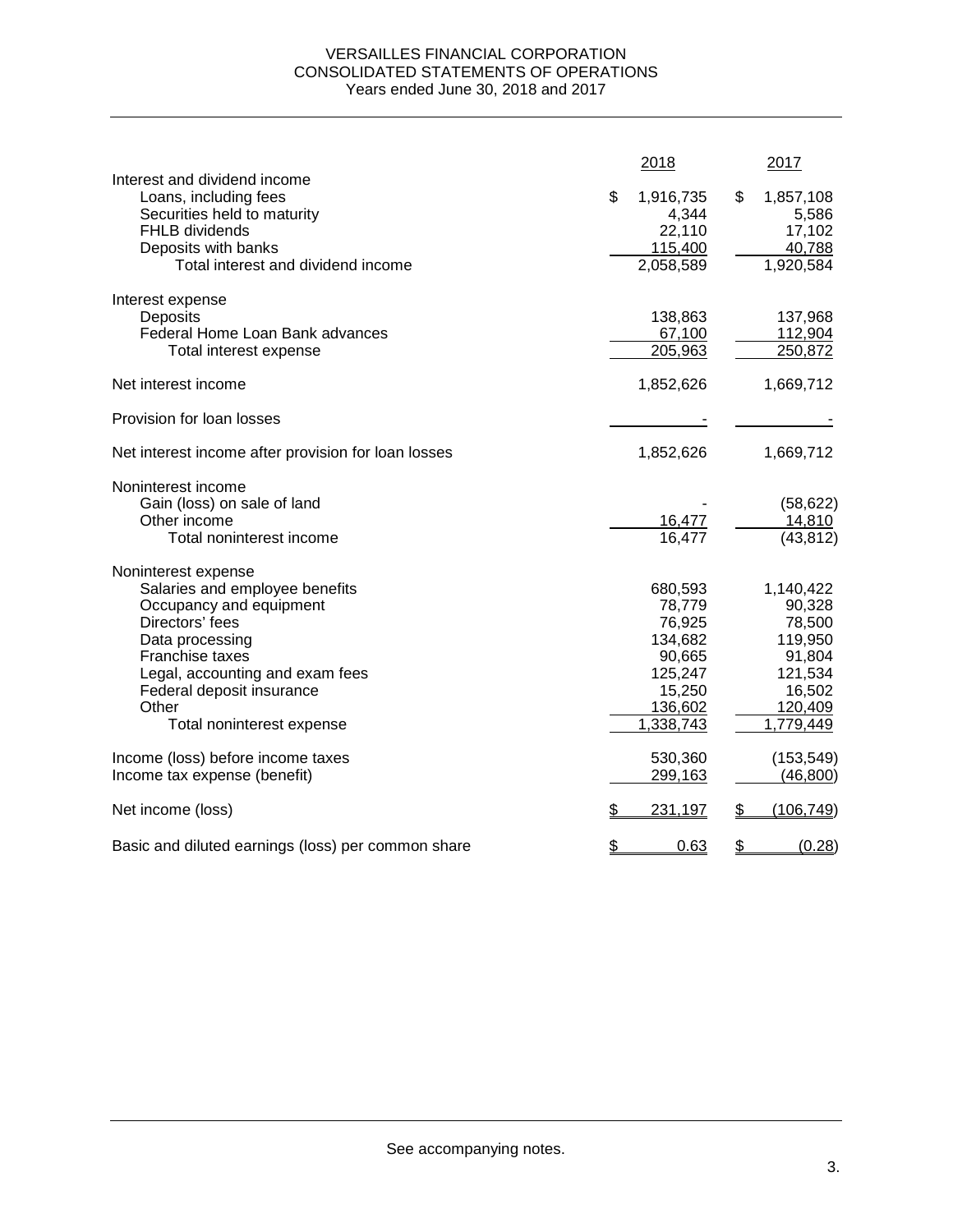#### VERSAILLES FINANCIAL CORPORATION CONSOLIDATED STATEMENTS OF COMPREHENSIVE INCOME Years ended June 30, 2018 and 2017

|                                                                                                                | 2018          | 2017             |
|----------------------------------------------------------------------------------------------------------------|---------------|------------------|
| Net income (loss)                                                                                              | \$<br>231,197 | \$<br>(106, 749) |
| Other comprehensive income:                                                                                    |               |                  |
| Unrealized gains (losses) on defined benefit pension plan<br>Amortization of unrecognized net loss for defined |               |                  |
| benefit pension plan <sup>1</sup><br>Net unrealized gains on defined benefit                                   |               | 543,665          |
| pension plan                                                                                                   |               | 543,665          |
| Tax effect                                                                                                     |               | (184, 846)       |
| Other comprehensive income                                                                                     |               | 358,819          |
| Comprehensive income                                                                                           | 231.197       | 252.070          |

 $\overline{a}$ 

<span id="page-6-0"></span><sup>1</sup> Amount is included in salaries and employee benefits on the consolidated statements of income. \$184,846 reduction of income tax expense was recognized in the consolidated statements of income related to this reclassification for the year ending June 30, 2017.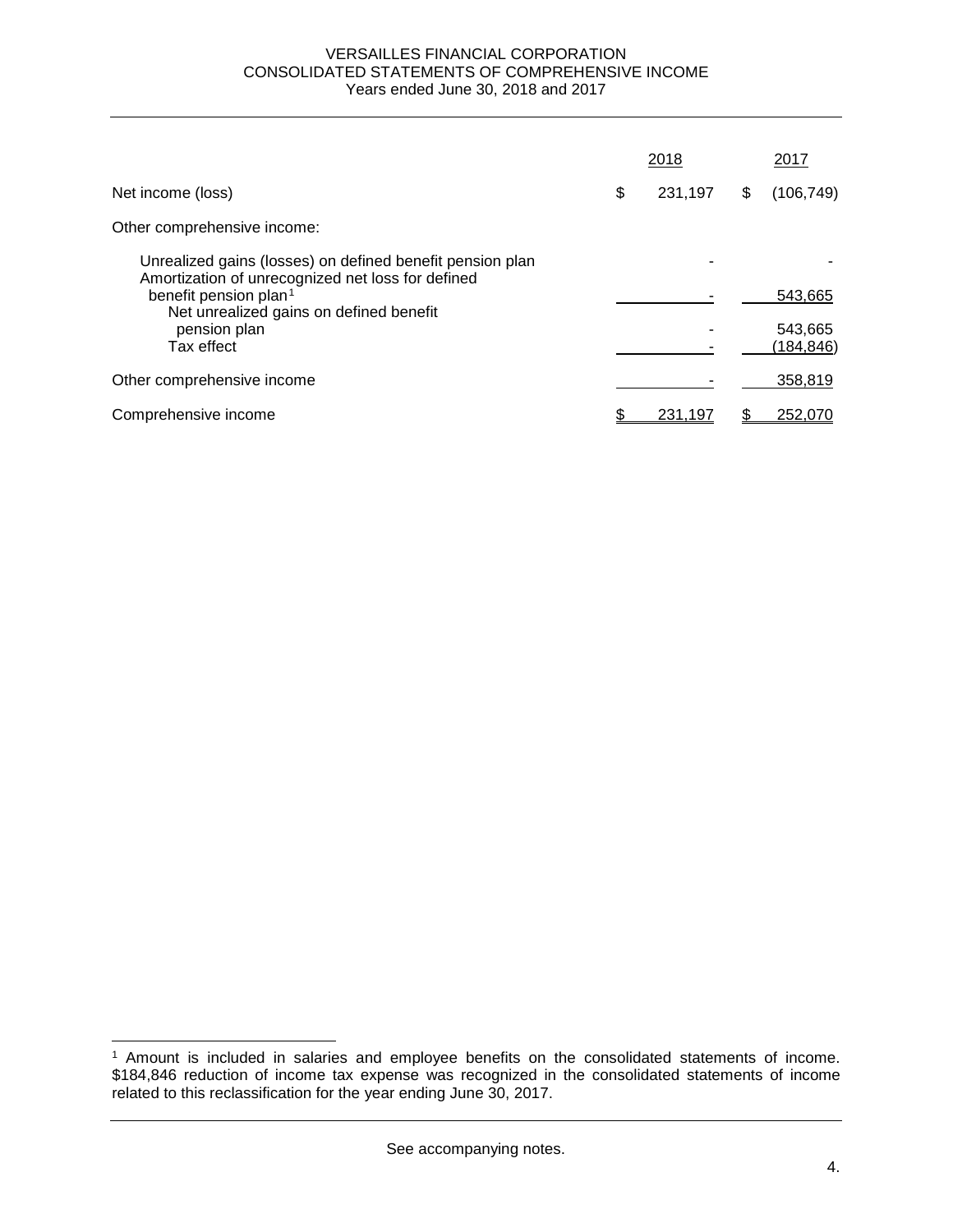VERSAILLES FINANCIAL CORPORATION<br>CONSOLIDATED STATEMENTS OF CHANGES IN SHAREHOLDERS' EQUITY<br>Years ended June 30, 2018 and 2017 CONSOLIDATED STATEMENTS OF CHANGES IN SHAREHOLDERS' EQUITY VERSAILLES FINANCIAL CORPORATION Years ended June 30, 2018 and 2017

|                                                                                      |   | Common<br><b>Stock</b>   | Additional<br>Paid-In<br>Capital | Earnings<br>Retained   |   | Treasury<br><b>Stock</b> | Unearned<br><b>Shares</b><br>ESOP | Comprehensive<br>Income (Loss)<br>Accumulated<br>Other | Total                      |
|--------------------------------------------------------------------------------------|---|--------------------------|----------------------------------|------------------------|---|--------------------------|-----------------------------------|--------------------------------------------------------|----------------------------|
| Balance, July 1, 2016                                                                | ↔ | 4,146                    | 3,646,365<br>$\varphi$           | 8,914,181<br>$\varphi$ | ↔ | $(354,600)$ \$           | $(230, 850)$ \$                   |                                                        | $(358, 819)$ \$ 11,620,423 |
| Net loss                                                                             |   |                          |                                  | (106, 749)             |   |                          |                                   |                                                        | (106, 749)                 |
| Other comprehensive income                                                           |   |                          |                                  |                        |   |                          |                                   | 358,819                                                | 358,819                    |
| Commitment to release 1,710 ESOP common<br>shares, at fair value                     |   |                          | 18,385                           |                        |   |                          | 17,100                            |                                                        | 35,485                     |
| Repurchase of 33,800 shares held<br>in reserve as unissued                           |   | (338)                    | (674,580)                        |                        |   |                          |                                   |                                                        | (674, 918)                 |
| Vesting of 3,252 shares under restricted stock<br>award plan and related tax benefit |   | 32                       | 5,773                            |                        |   |                          |                                   |                                                        | 5,805                      |
| Stock-based compensation expense                                                     |   |                          | 20,638                           |                        |   |                          |                                   |                                                        | 20,638                     |
| Balance, June 30, 2017                                                               |   | 3,840                    | 3,016,581                        | 8,807,432              |   | (354, 600)               | (213, 750)                        |                                                        | 11,259,503                 |
| Net income                                                                           |   |                          |                                  | 231,197                |   |                          |                                   |                                                        | 231,197                    |
| Commitment to release 1,710 ESOP common<br>shares, at fair value                     |   |                          | 23,577                           |                        |   |                          | 17,100                            |                                                        | 40,677                     |
| Repurchase of 500 shares held<br>in reserve as unissued                              |   | $\widehat{\mathfrak{G}}$ | (9,995)                          |                        |   |                          |                                   |                                                        | (10,000)                   |
| Vesting of 1,920 shares under restricted stock<br>award plan                         |   | $\frac{0}{1}$            | (61)                             |                        |   |                          |                                   |                                                        |                            |
| Stock-based compensation expense                                                     |   |                          | 9,160                            |                        |   |                          | ٠                                 |                                                        | 9,160                      |
| Balance, June 30, 2018                                                               | ↔ | 3,854                    | \$3,039,304                      | \$9,038,629            |   | \$600, \$600             | $$$ (196,650)                     | ക                                                      | \$11,530,537               |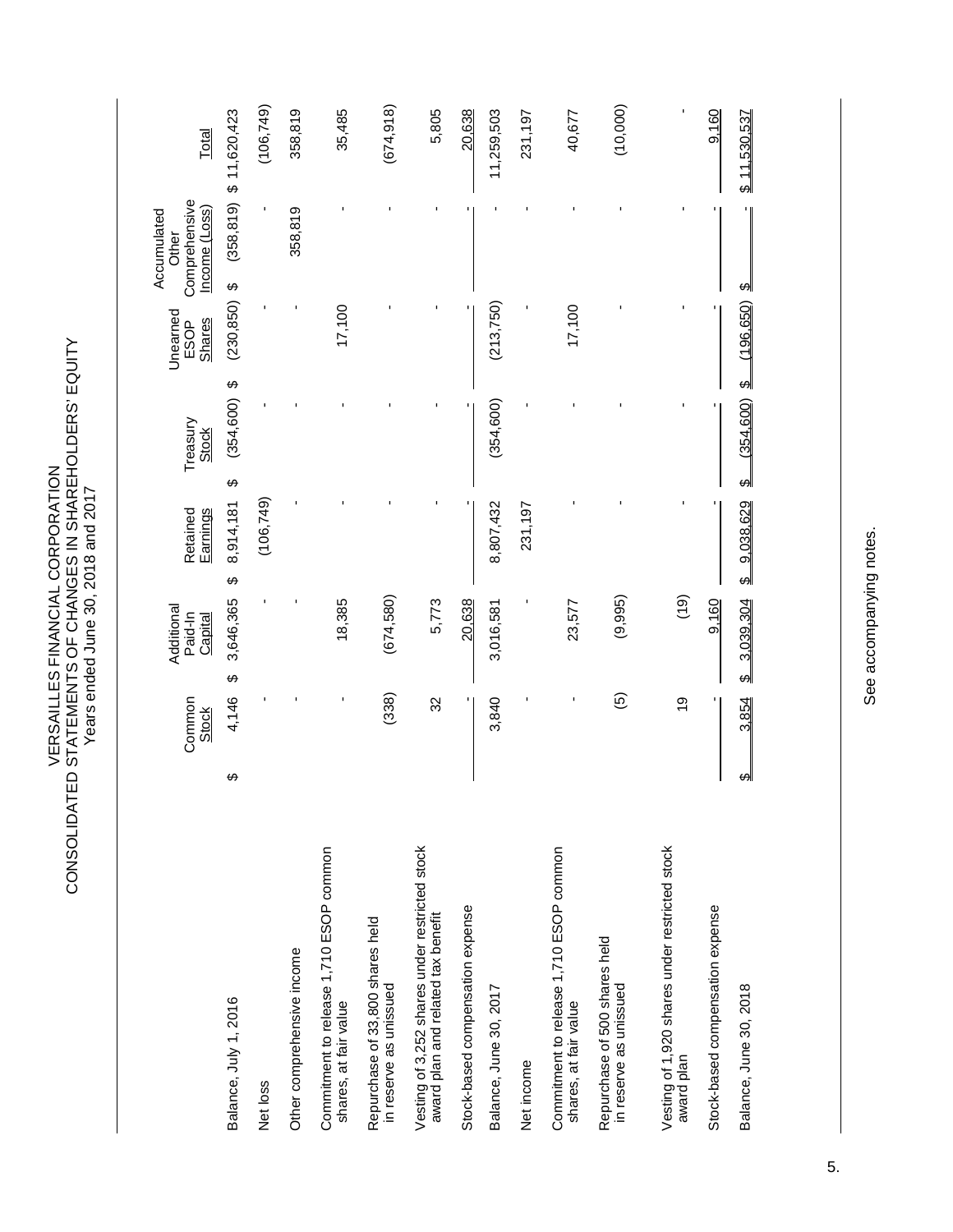# VERSAILLES FINANCIAL CORPORATION CONSOLIDATED STATEMENTS OF CASH FLOWS Years ended June 30, 2018 and 2017

|                                                                 | 2018          | 2017             |
|-----------------------------------------------------------------|---------------|------------------|
| Cash flows from operating activities<br>Net income (loss)       | \$<br>231,197 | \$<br>(106, 749) |
| Adjustments to reconcile net income to                          |               |                  |
| net cash provided from operating activities                     |               |                  |
| Provision for loan losses                                       |               |                  |
| Depreciation on premises and equipment                          | 48,376        | 62,122           |
| Loss on sale of land                                            |               | 58,622           |
| Compensation expense related to share based plans               | 49,837        | 56,123           |
| Deferred taxes                                                  | 136,485       | (212, 397)       |
| Change in:                                                      |               |                  |
| Deferred loan costs                                             | (1,700)       | (8, 342)         |
| Accrued interest receivable                                     | (14, 045)     | 2,529            |
| Other assets                                                    | 29,696        | 297,364          |
| Other liabilities                                               | 87,100        | 82,597           |
| Net cash from operating activities                              | 566,946       | 231,869          |
|                                                                 |               |                  |
| Cash flow from investing activities                             |               |                  |
| Maturities of interest bearing time deposits                    | 247,000       | 735,000          |
| Maturities, repayments and calls of securities held to maturity | 46,826        | 56,480           |
| Loan originations and payments, net                             | 249,554       | (407, 209)       |
| Proceeds from sale of land                                      |               | 10,000           |
| Property and equipment purchases                                |               | (751)            |
| Net cash used in investing activities                           | 543,380       | 393,520          |
|                                                                 |               |                  |
| Cash flow from financing activities                             |               |                  |
| Net change in deposits                                          | 1,193,106     | 3,255,401        |
| Repayments of FHLB advances                                     |               | (3,000,000)      |
| Repurchase of shares held in reserve                            | (10,000)      | (674, 918)       |
| Tax benefit from restricted stock award vesting                 |               | 5,805            |
| Net cash from financing activities                              | 1,183,106     | (413, 712)       |
|                                                                 |               |                  |
| Net change in cash and cash equivalents                         | 2,293,432     | 211,677          |
| Cash and cash equivalents, beginning of period                  | 9,162,152     | 8,950,475        |
|                                                                 |               |                  |
| Cash and cash equivalents at end of period                      | \$11,455,584  | \$9,162,152      |
|                                                                 |               |                  |
|                                                                 |               |                  |
| Cash paid during the year for                                   |               |                  |
| Interest                                                        | \$<br>207,627 | \$<br>252,862    |
| Income taxes paid (refunded)                                    | 140,000       | (126, 364)       |
|                                                                 |               |                  |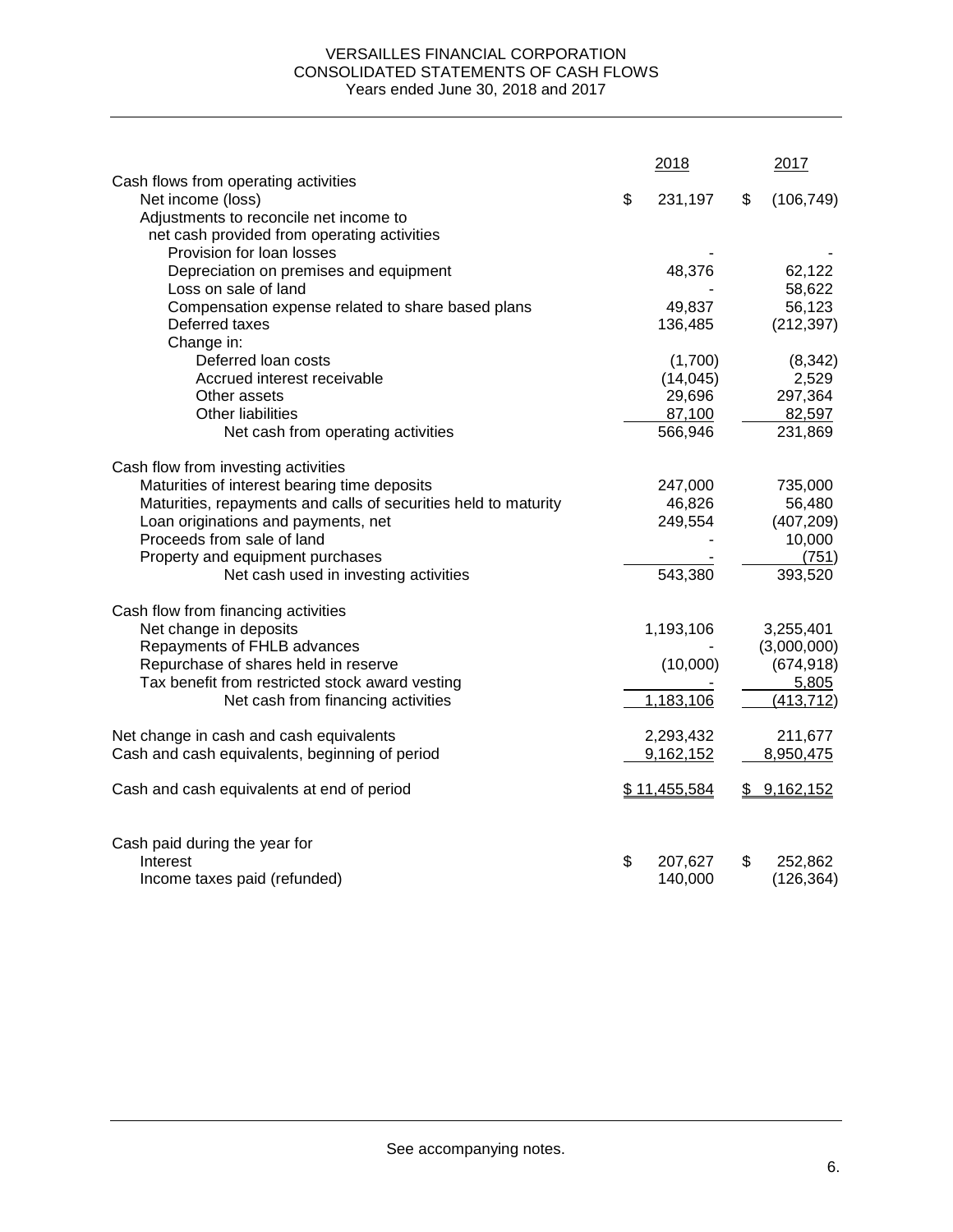# **NOTE 1 – SUMMARY OF SIGNIFICANT ACCOUNTING POLICIES**

Basis of Presentation: The accompanying consolidated financial statements include the accounts of Versailles Financial Corporation ("Versailles") and its wholly owned subsidiary, Versailles Savings and Loan Company ("Association"). Versailles and its subsidiary are collectively referred to as the ("Company"). All material intercompany transactions have been eliminated.

Nature of Operations: Versailles is a thrift holding company incorporated under the laws of the state of Maryland that owns all the outstanding shares of common stock of the Association. The Association is an Ohio chartered savings and loan company engaged primarily in the business of making residential mortgage loans and accepting checking account, passbook savings, statement savings and time deposits. Its operations are conducted through its only office located in Versailles, Ohio. Accordingly, all of its operations are reported in one segment, banking. The Company primarily grants one- to four-family residential loans to customers located in Darke and the western half of Shelby counties. This area is strongly influenced by agriculture, but there is also a substantial manufacturing base. Substantially all loans are secured by specific items of collateral including business assets, consumer assets and commercial and residential real estate. There are no significant concentrations of loans to any one industry or customer. However, the customers' ability to repay their loans is dependent on the real estate and general economic conditions in the area.

Subsequent Events: The Company has evaluated subsequent events for recognition and disclosure through September 26, 2018, which is the date the financial statements were available to be issued.

Use of Estimates: To prepare financial statements in conformity with generally accepted accounting principles in the United States of America, management makes estimates and assumptions based on available information. These estimates and assumptions affect the amounts reported in the financial statements and the disclosures provided, and actual results could differ.

Cash Flows: Cash and cash equivalents include cash and due from financial institutions, federal funds sold and overnight deposits. Net cash flows are reported for customer loan and deposit transactions and advances from the Federal Home Loan Bank with original maturities of 90 days or less.

Interest-bearing Time Deposits in Other Financial Institutions: Interest-bearing time deposits in other financial institutions have original maturities of greater than 90 days and are carried at cost.

Securities: Debt securities are classified as held to maturity and carried at amortized cost when management has the positive intent and ability to hold them to maturity. Debt securities are classified as available for sale when they might be sold before maturity. Equity securities with readily determinable fair values are classified as available for sale. Securities available for sale are carried at fair value, with unrealized holding gains and losses reported in other comprehensive income, net of tax.

Interest income includes amortization of purchase premiums and discounts. Premiums and discounts on securities are amortized on the level-yield method without anticipating prepayments, except for mortgage backed securities where prepayments are anticipated. Gains and losses on sales are recorded on the trade date and determined using the specific identification method.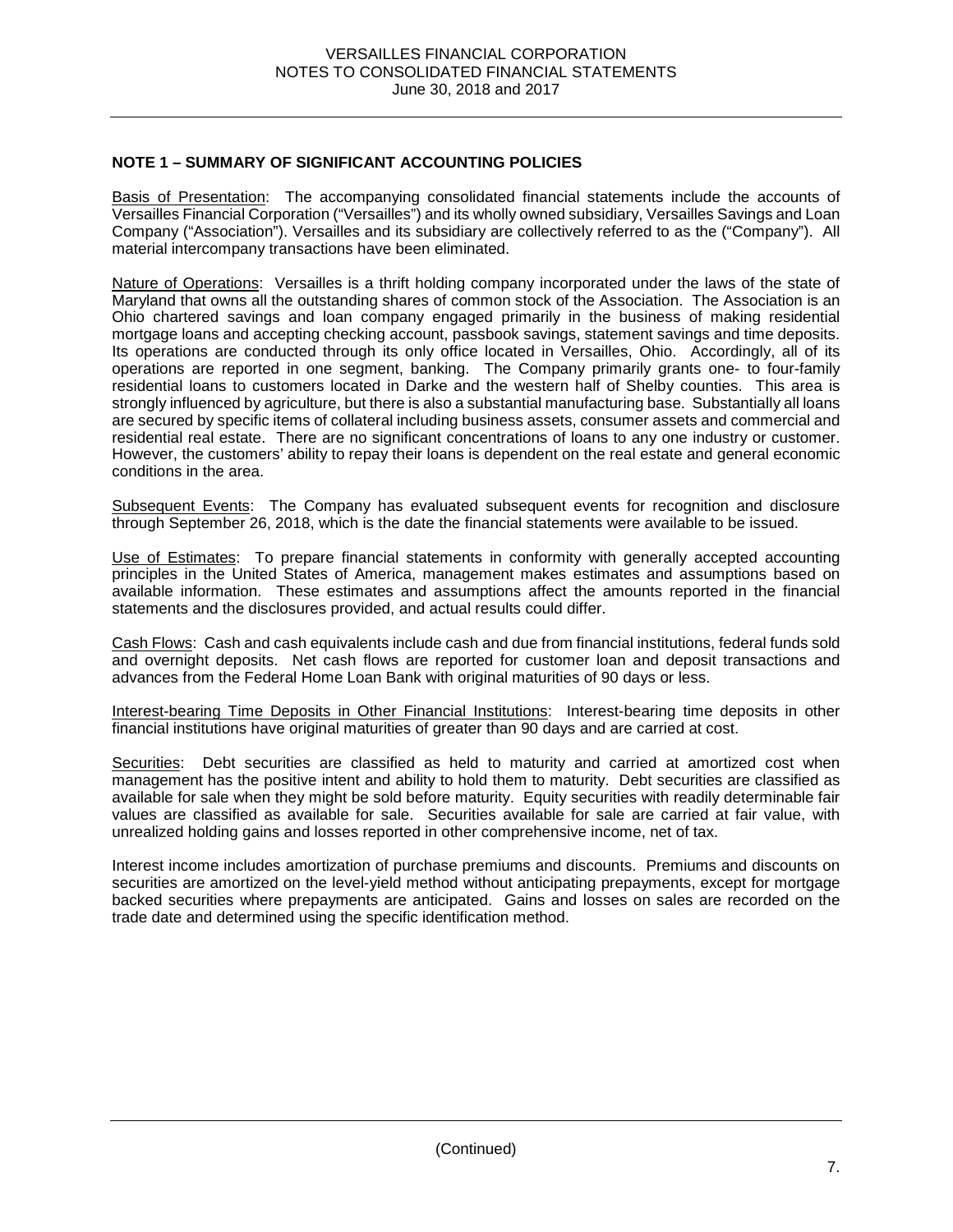Management evaluates securities for other-than-temporary impairment ("OTTI") on at least a quarterly basis, and more frequently when economic or market conditions warrant such an evaluation. For securities in an unrealized loss position, management considers the extent and duration of the unrealized loss, and the financial condition and near-term prospects of the issuer. Management also assesses whether it intends to sell, or it is more likely than not that it will be required to sell, a security in an unrealized loss position before recovery of its amortized cost basis. If either of the criteria regarding intent or requirement to sell is met, the entire difference between amortized cost and fair value is recognized as impairment through earnings. For debt securities that do not meet the aforementioned criteria, the amount of impairment is split into two components as follows: 1) OTTI related to credit loss, which must be recognized in the income statement and 2) OTTI related to other factors, which is recognized in other comprehensive income. The credit loss is defined as the difference between the present value of the cash flows expected to be collected and the amortized cost basis.

Federal Home Loan Bank (FHLB) Stock: The Association is a member of the FHLB system. Members are required to own a certain amount of stock based on the level of borrowings and other factors, and may invest in additional amounts. FHLB stock is carried at cost, classified as a restricted security, and periodically evaluated for impairment based on ultimate recovery of par value. Both cash and stock dividends are reported as income.

Loans: Loans that management has the intent and ability to hold for the foreseeable future or until maturity or payoff are reported at the principal balance outstanding, net of deferred loan fees and costs, and an allowance for loan losses. Interest income is accrued on the unpaid principal balance. Loan origination fees, net of certain direct origination costs, are deferred and recognized in interest income using the levelyield method without anticipation of prepayments.

Interest income on loans is discontinued at the time the loan is 90 days delinquent unless the credit is wellsecured and in process of collection. Past due status is based on the contractual terms of the loan. In all cases, loans are placed on nonaccrual or charged-off at an earlier date if collection of principal or interest is considered doubtful. Nonaccrual loans and loans past due 90 days still on accrual include both smaller balance homogeneous loans that are collectively evaluated for impairment and individually classified impaired loans.

All interest accrued but not received for loans placed on nonaccrual are reversed against interest income. Interest received on such loans is accounted for on the cash-basis or cost-recovery method, until qualifying for return to accrual. Under the cost-recovery method, interest income is not recognized until the loan balance is reduced to zero. Under the cash-basis method, interest income is recorded when the payment is received in cash. Loans are returned to accrual status when all the principal and interest amounts contractually due are brought current and future payments are reasonably assured.

Allowance for Loan Losses: The allowance for loan losses is a valuation allowance for probable incurred credit losses. Loan losses are charged against the allowance when management believes the uncollectibility of a loan balance is confirmed. Subsequent recoveries, if any, are credited to the allowance. Management estimates the allowance balance required using past loan loss experience, the nature and volume of the portfolio, information about specific borrower situations and estimated collateral values, economic conditions and other factors. Allocations of the allowance may be made for specific loans, but the entire allowance is available for any loan that, in management's judgment, should be charged-off.

The allowance consists of specific and general components. The specific component relates to loans that are individually classified as impaired. A loan is impaired when, based on current information and events, it is probable that the Company will be unable to collect all amounts due according to the contractual terms of the loan agreement. Loans, for which the terms have been modified in a manner representing a concession, and for which the borrower is experiencing financial difficulties, are considered troubled debt restructurings and classified as impaired.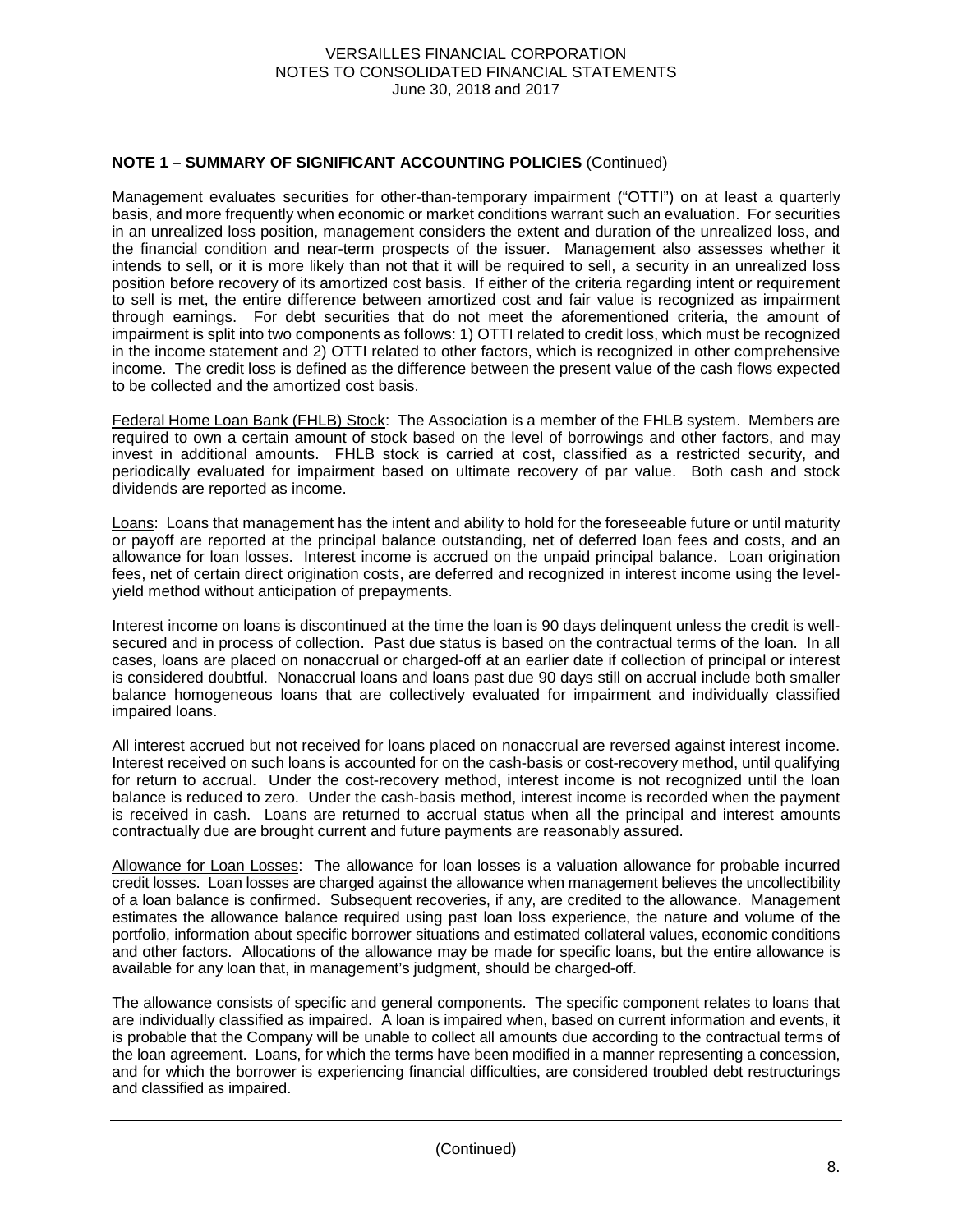Factors considered by management in determining impairment include payment status, collateral value, and the probability of collecting scheduled principal and interest payments when due. Loans that experience insignificant payment delays and payment shortfalls generally are not classified as impaired. Management determines the significance of payment delays and payment shortfalls on case-by-case basis, taking into consideration all of the circumstances surrounding the loan and the borrower, including the length of the delay, the reasons for the delay, the borrower's prior payment record, and the amount of the shortfall in relation to the principal and interest owed.

Commercial and commercial real estate loans are individually evaluated for impairment. If a loan is impaired, a portion of the allowance is allocated so that the loan is reported, net, at the present value of estimated future cash flows using the loan's effective rate or at the fair value of collateral if repayment is expected solely from the collateral.

Troubled debt restructurings are separately identified for impairment disclosures and are measured at the present value of estimated future cash flows using the loan's effective rate at inception. If a troubled debt restructuring is considered to be a collateral dependent loan, the loan is reported, net, at the fair value of the collateral. For troubled debt restructurings that subsequently default, the Company determines the amount of reserve in accordance with the accounting policy for the allowance for loan losses on loans individually identified as impaired.

The general component covers non-impaired loans and loans collectively evaluated for impairment. Large groups of smaller balance homogeneous loans, such as consumer and residential real estate loans, are collectively evaluated for impairment, and accordingly, they are not separately identified for impairment disclosures. The general component is based on historical loss experience adjusted for current factors. The historical loss experience is determined by portfolio segment and is based on the actual loss history experienced by the Company over the most recent thirty-six months. This actual loss experience is supplemented with other economic factors based on the risks present for each portfolio segment. These economic factors include consideration of the following: levels of and trends in delinquencies and impaired loans; levels of and trends in charge-offs and recoveries; trends in volume and terms of loans; effects of any changes in risk selection and underwriting standards; other changes in lending policies, procedures, and practices; experience, ability, and depth of lending management and other relevant staff; national and local economic trends and conditions; industry conditions; and effects of changes in credit concentrations. The following portfolio segments have been identified: 1-4 family real estate, commercial real estate, commercial and consumer.

*1-4 Family real estate*:1-4 family mortgage loans represent loans to consumers for the purchase, refinance or improvement of a residence. Real estate market values at the time of origination directly affect the amount of credit extended and, in the event of default, subsequent changes in these values may impact the severity of losses. Factors considered by management include unemployment levels, credit history and real estate values in the Company's market area.

*Commercial real estate*:Non-residential and multi-family loans are subject to underwriting standards and processes similar to commercial loans. These loans are viewed as cash flow loans and the repayment of these loans is largely dependent on the successful operation of the farm, business or property. Loan performance may be adversely affected by factors impacting the general economy or conditions specific to the real estate market such as geographic location and property types. Management specifically considers real estate values, credit history, unemployment levels, crop prices and yields.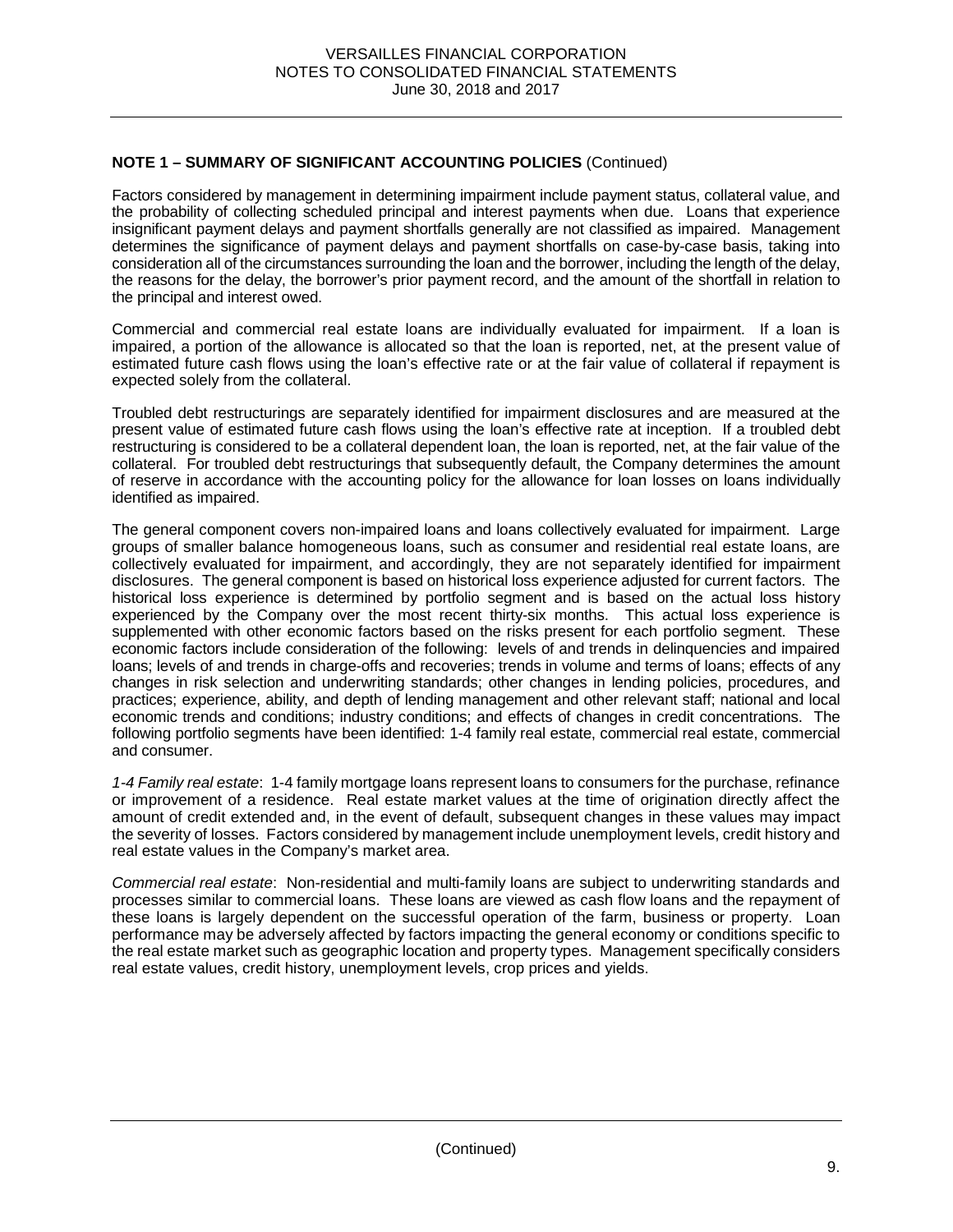*Commercial*: Commercial credit is extended to commercial customers for use in normal business operations to finance working capital needs, equipment purchases, or other projects. The majority of these borrowers are customer's doing business in the Company's primary market area. These loans are generally underwritten individually and secured with the assets of the company and the personal guarantee of the business owners. Commercial business loans are made based primarily on the borrower's ability to make repayment from the historical and projected cash flow of the borrower's business and the underlying collateral provided by the borrower. Management specifically considers unemployment, credit history and the nature of the business.

*Consumer*: Consumer loans are primarily comprised of secured loans including automobile loans, loans on deposit accounts, home improvement loans and to a lesser extent, unsecured personal loans. These loans are underwritten based on several factors including debt-to-income, type of collateral and loan to value, credit history and relationship with the borrower. Unemployment rates are specifically considered by management.

Premises and Equipment: Land is carried at cost. Premises and equipment are reported at cost less accumulated depreciation. Depreciation is computed on both the straight-line and accelerated methods over the estimated useful lives of the assets. Building and improvements have useful lives ranging from five to forty years. Furniture and equipment have useful lives ranging from five to ten years.

Foreclosed Assets: Assets acquired through or instead of loan foreclosure are initially recorded at fair value less costs to sell when acquired, establishing a new cost basis. Physical possession of residential real estate property collateralizing a consumer mortgage loan occurs when legal title is obtained upon completion of foreclosure or when the borrower conveys all interest in the property to satisfy the loan through completion of a deed in lieu of foreclosure or through a similar legal agreement. These assets are subsequently accounted for at lower of cost or fair value less estimated costs to sell. If fair value declines subsequent to foreclosure, a valuation allowance is recorded through expense. Operating costs after acquisition are expensed.

Earnings (Loss) Per Common Share: Basic earnings (loss) per common share is net income (loss) divided by the weighted average number of common shares outstanding during the period. Employee Stock Ownership Plan shares are considered outstanding for this calculation unless unearned. All outstanding unvested share-based payment awards that contain rights to nonforfeitable dividends are considered participating securities for this calculation.

The Company established a Rabbi Trust and participants in the Association's deferred compensation and supplemental retirement plans could elect to use all or some of the amounts in their accounts to purchase shares in the Company's mutual to stock conversion. These shares are held in the trust and the obligation under the deferred compensation and supplemental retirement plans will be settled with these shares. As such, the shares are carried as treasury stock in the consolidated balance sheets and the shares are considered outstanding for the purpose of calculating earnings per share.

Employee Stock Ownership Plan: The cost of shares issued to the Employee Stock Ownership Plan ("ESOP"), but not yet allocated to participants, is shown as a reduction of shareholders' equity. Compensation expense is based on the market price of shares as they are committed to be released to participant accounts. Dividends on allocated ESOP shares reduce retained earnings. Dividends on unearned ESOP shares reduce debt and accrued interest.

Retirement Plans: Pension expense is the net of service and interest cost, return on plan assets and amortization of gains and losses not immediately recognized. Employee 401(k) and profit sharing plan expense is the amount of matching contributions. Deferred compensation and supplemental retirement plan expense allocates the benefits over years of service.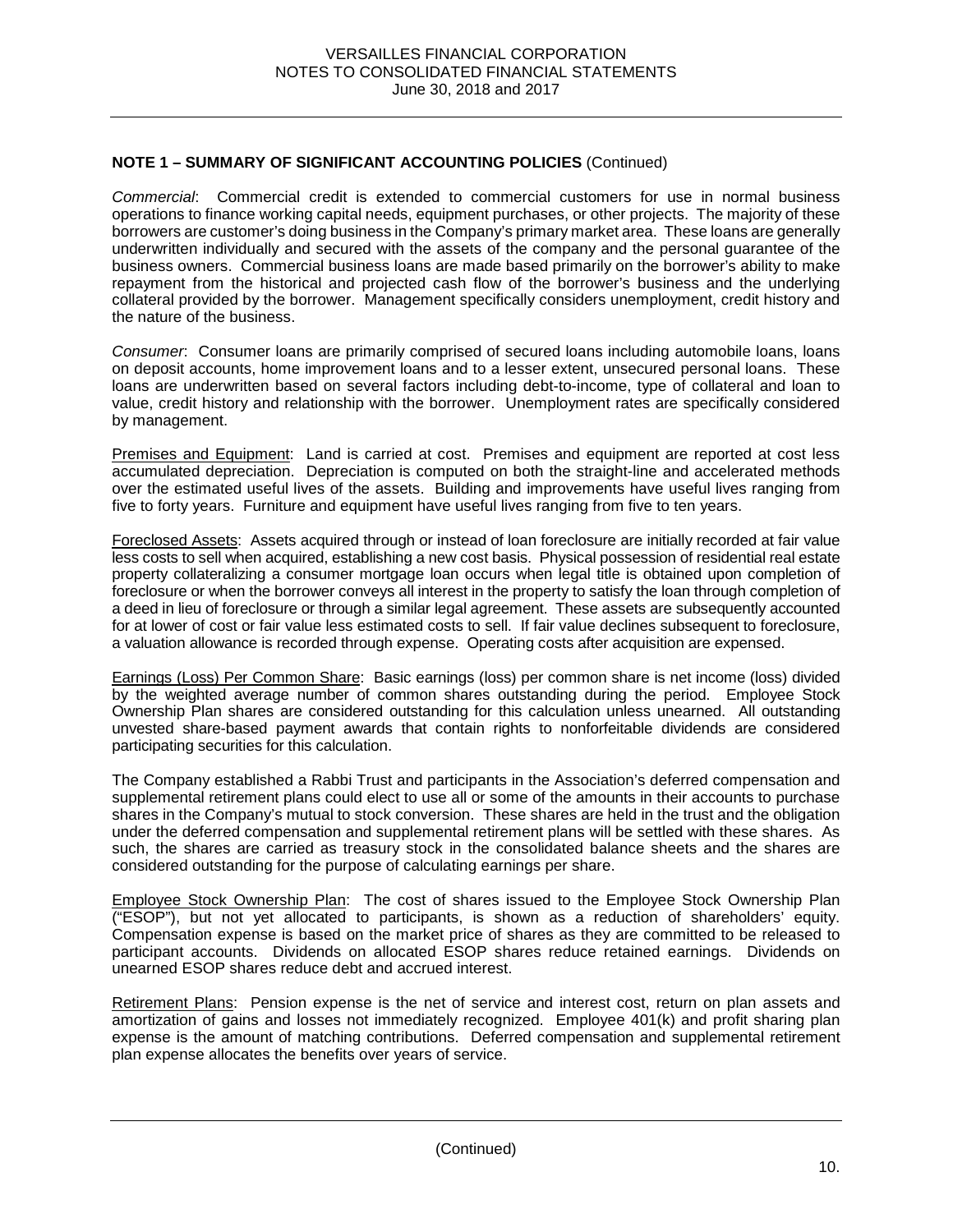Stock-Based Compensation: Compensation cost is recognized for restricted stock awards issued to directors and officers based on the fair value of these awards at the date of grant, which is the market price of the Company's common stock at the date of grant.

Compensation cost is recognized over the required service period, generally defined as the vesting period. For awards with graded vesting, compensation cost is recognized on a straight-line basis over each requisite service period.

Income Taxes: Income tax expense is the total of the current year income due or refundable and the change in deferred tax assets and liabilities. Deferred tax assets and liabilities are the expected future tax amounts for the temporary differences between the carrying amounts and tax bases of assets and liabilities, computed using enacted tax rates. A valuation allowance, if needed, reduces deferred tax assets to the amount expected to be realized.

A tax position is recognized as a benefit only if it is "more likely than not" that the tax position would be sustained in a tax examination, with a tax examination being presumed to occur. The amount recognized is the largest amount of tax benefit that is greater than 50% likely of being realized on examination. For tax positions not meeting the "more likely than not" test, no tax benefit is recorded.

The Company recognizes interest and/or penalties related to income tax matters in income tax expense.

Loan Commitments and Related Financial Instruments: Financial instruments include off-balance sheet credit instruments, such as commitments to make loans, issued to meet customer financing needs. The face amount for these items represents the exposure to loss, before considering customer collateral or ability to repay. Such financial instruments are recorded when they are funded.

Comprehensive Income (Loss): Comprehensive income (loss) consists of net income (loss) and other comprehensive income (loss). Other comprehensive income (loss) includes the net of tax impact of changes in the funded status of the defined benefit pension plan.

Loss Contingencies: Loss contingencies, including claims and legal actions arising in the ordinary course of business, are recorded as liabilities when the likelihood of loss is probable and an amount or range of loss can be reasonably estimated. Management does not believe there now are such matters that will have a material effect on the financial statements.

Fair Value of Financial Instruments: Fair values of financial instruments are estimated using relevant market information and other assumptions, as more fully disclosed in a separate note. Fair value estimates involve uncertainties and matters of significant judgment regarding interest rates, credit risk, prepayments, and other factors, especially in the absence of broad markets for particular items. Changes in assumptions or in market conditions could significantly affect the estimates.

Reclassifications: Some items in prior financial statements have been reclassified to conform to the current presentation. Reclassifications had no effect on prior year net income or shareholders' equity.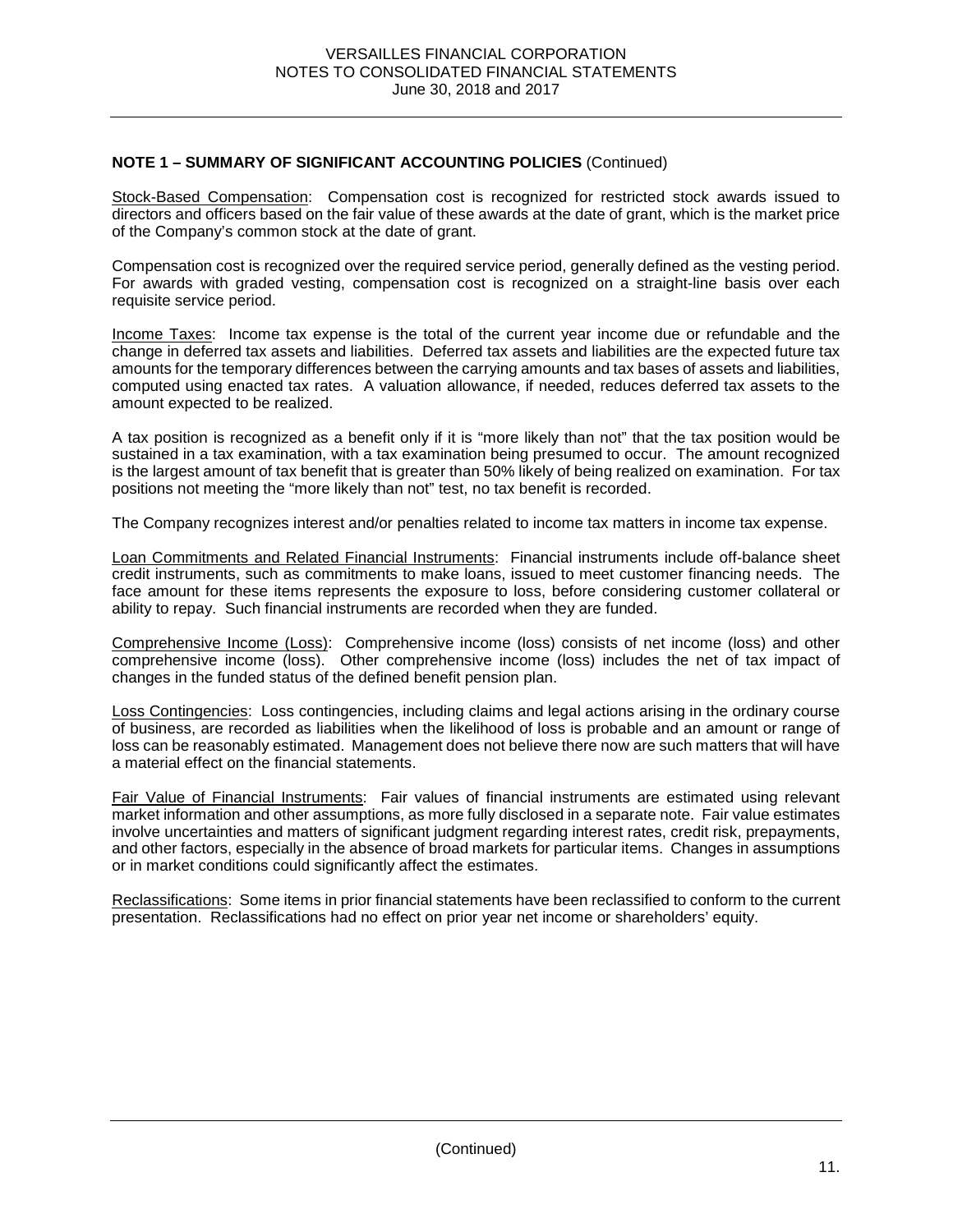# **NOTE 2 – SECURITIES**

The carrying amount, unrecognized gains and losses, and fair value of securities held to maturity were as follows.

|                                                               | 2018 |                |      |              |    |              |    |                |  |
|---------------------------------------------------------------|------|----------------|------|--------------|----|--------------|----|----------------|--|
|                                                               |      |                |      | Gross        |    | Gross        |    |                |  |
|                                                               |      | Carrying       |      | Unrecognized |    | Unrecognized |    | Fair           |  |
|                                                               |      | Amount         |      | Gains        |    | Losses       |    | <b>Value</b>   |  |
| Government sponsored entities<br>residential mortgage-backed: |      |                |      |              |    |              |    |                |  |
| <b>FHLMC</b>                                                  | \$   | 65,230         | \$   | 3,501        | \$ |              | \$ | 68,731         |  |
| <b>GNMA</b>                                                   |      | 34,439         |      | 1,210        |    |              |    | 35,649         |  |
| <b>FNMA</b>                                                   |      | 13,078         |      | 123          |    |              |    | 13,201         |  |
|                                                               |      | 112,747        | \$   | 4,834        |    |              |    | <u>117,581</u> |  |
|                                                               |      |                | 2017 |              |    |              |    |                |  |
|                                                               |      |                |      | Gross        |    | Gross        |    |                |  |
|                                                               |      | Carrying       |      | Unrecognized |    | Unrecognized |    | Fair           |  |
|                                                               |      | Amount         |      | Gains        |    | Losses       |    | Value          |  |
| Government sponsored entities<br>residential mortgage-backed: |      |                |      |              |    |              |    |                |  |
| <b>FHLMC</b>                                                  | \$   | 93,245         | \$   | 4,182        | \$ |              | \$ | 97,427         |  |
| <b>GNMA</b>                                                   |      | 41,777         |      | 1,477        |    |              |    | 43,254         |  |
| <b>FNMA</b>                                                   |      | 24,551         |      | 678          |    |              |    | 25,229         |  |
|                                                               |      | <u>159,573</u> | \$   | 6,337        | \$ |              |    | <u>165,910</u> |  |

Securities of the Company are not due at a single maturity date, thus they are not presented by contractual maturity.

At June 30, 2018 and June 30, 2017, there were no holdings of securities of any one issuer in an amount greater than 10% of shareholders' equity.

# **NOTE 3 – LOANS**

Loans at year-end were as follows:

|                           | 2018             | 2017             |
|---------------------------|------------------|------------------|
| 1-4 family real estate    | 29,418,405<br>\$ | \$<br>29,251,050 |
| Commercial real estate:   |                  |                  |
| <b>Business</b>           | 2,152,514        | 1,765,503        |
| Agricultural              | 5,713,239        | 5,734,645        |
| Multi-family              |                  | 73,351           |
| Commercial                | 3,036,008        | 3,559,833        |
| Consumer:                 |                  |                  |
| Auto                      | 643,990          | 703,907          |
| Other secured             | 917,120          | 818,154          |
| Unsecured                 | 72,357           | 293,344          |
| Total loans               | 41,953,633       | 42,199,787       |
| Deferred loan costs       | (2, 418)         | (718)            |
| Allowance for loan losses | <u>(255,432)</u> | (255, 432)       |
|                           | 41,695,783       | 41,943,637       |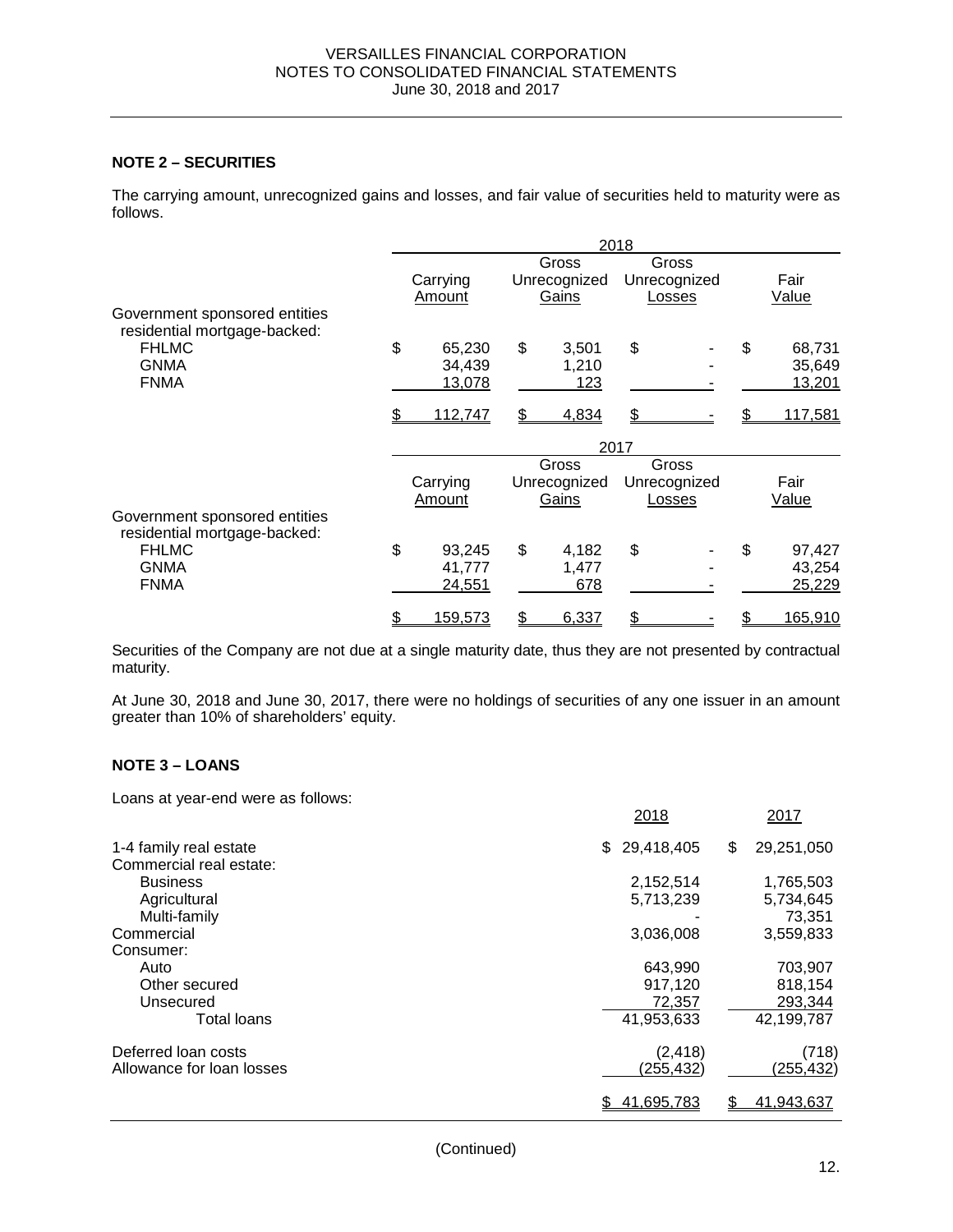# **NOTE 3 – LOANS** (Continued)

Loans to principal officers, directors, and their affiliates during fiscal 2018 and 2017 were as follows.

|                                                               | 2018                                                | <u> 2017</u>                     |
|---------------------------------------------------------------|-----------------------------------------------------|----------------------------------|
| Beginning balance<br>Additions<br>Repayments<br>Other changes | \$<br>348.416<br>181,800<br>(32, 373)<br>(227, 200) | 375,558<br>300,000<br>(327, 142) |
| Ending balance                                                | 270.643                                             | 348,416                          |

The following table presents the activity in the allowance for loan losses by portfolio segment for the years ended June 30, 2018 and 2017:

|                                                                            | Allowance<br>at June 30,<br>2017        | Provision<br>for Loan<br>Losses                   | Loans<br>Charged-off | Recoveries | Allowance<br>at June 30,<br>2018       |
|----------------------------------------------------------------------------|-----------------------------------------|---------------------------------------------------|----------------------|------------|----------------------------------------|
| 1-4 family real estate<br>Commercial real estate<br>Commercial<br>Consumer | \$131,446<br>76,152<br>39,729<br>8,105  | 71,117<br>\$.<br>(40, 444)<br>(27,099)<br>(3,574) | \$                   | \$         | \$202,563<br>35,708<br>12,630<br>4,531 |
| Total                                                                      | \$255,432                               |                                                   |                      |            | \$255,432                              |
|                                                                            | Allowance<br>at June 30,<br>2016        | Provision<br>for Loan<br>Losses                   | Loans<br>Charged-off | Recoveries | Allowance<br>at June 30,<br>2017       |
| 1-4 family real estate<br>Commercial real estate<br>Commercial<br>Consumer | \$185,954<br>34,631<br>21,997<br>12,850 | \$ (54,508)<br>41,521<br>17,732<br>(4,745)        | \$                   | \$         | \$131,446<br>76,152<br>39,729<br>8,105 |
| Total                                                                      | \$255,432                               |                                                   |                      |            | \$255,432                              |

The following table presents the balance in the allowance for loan losses and the recorded investment in loans by portfolio segment and based on impairment method as of June 30, 2018 and 2017:

|                        |                                  |      | Allowance for Loan Losses |     |           |              |   | Recorded Investment in Loans |                               |
|------------------------|----------------------------------|------|---------------------------|-----|-----------|--------------|---|------------------------------|-------------------------------|
|                        | <b>Individually Collectively</b> |      |                           |     | Total     | Individually |   | Collectively                 | Total                         |
|                        | Evaluated                        |      | Evaluated                 |     | Allowance | Evaluated    |   | Evaluated                    | Loans                         |
| June 30, 2018          |                                  |      |                           |     |           |              |   |                              |                               |
| 1-4 family real estate | S                                | - \$ | 202,563                   | \$. | 202,563   | \$           |   |                              | - \$29,524,887 \$29,524,887   |
| Commercial real estate | ٠                                |      | 35,708                    |     | 35,708    |              |   | 7,872,148                    | 7,872,148                     |
| Commercial             | ۰                                |      | 12.630                    |     | 12,630    |              | ۰ | 3,038,476                    | 3,038,476                     |
| Consumer               |                                  |      | 4,531                     |     | 4,531     |              |   | 1.634.795                    | 1,634,795                     |
|                        |                                  |      |                           |     |           |              |   |                              |                               |
| Total                  |                                  |      | 255,432                   |     | 255,432   |              |   |                              | $-$ \$42,070,306 \$42,070,306 |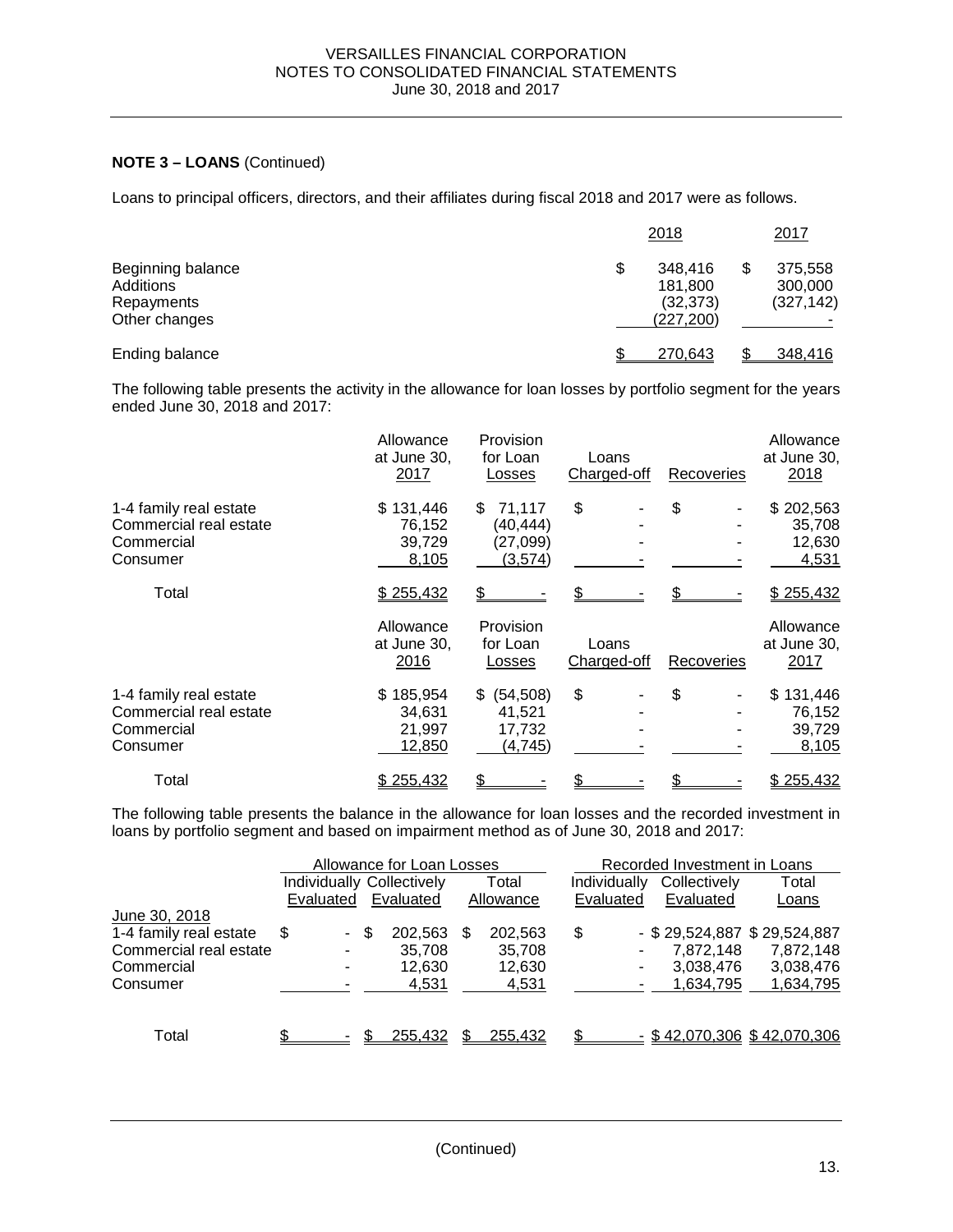# **NOTE 3 – LOANS** (Continued)

|                        |           |      | Allowance for Loan Losses |      |           |              | Recorded Investment in Loans |                                 |
|------------------------|-----------|------|---------------------------|------|-----------|--------------|------------------------------|---------------------------------|
|                        |           |      | Individually Collectively |      | Total     | Individually | Collectively                 | Total                           |
|                        | Evaluated |      | Evaluated                 |      | Allowance | Evaluated    | Evaluated                    | Loans                           |
| June 30, 2017          |           |      |                           |      |           |              |                              |                                 |
| 1-4 family real estate | \$.       | - \$ | 131,446                   | - \$ | 131.446   | \$           |                              | $-$ \$ 29,346,277 \$ 29,346,277 |
| Commercial real estate | ٠         |      | 76.152                    |      | 76,152    |              | 7.579.996                    | 7.579.996                       |
| Commercial             | ۰         |      | 39,729                    |      | 39,729    |              | 3,562,886                    | 3,562,886                       |
| Consumer               |           |      | 8,105                     |      | 8,105     |              | 1,816,962                    | 1,816,962                       |
| Total                  |           |      | 255,432                   |      | 255.432   |              |                              | $-$ \$42,306,121 \$42,306,121   |

Included in recorded investment in 2018 is \$2,418 of net deferred loan fees and \$119,091 of accrued loan interest. Included in recorded investment in 2017 is \$718 of net deferred loan fees and \$107,052 of accrued loan interest.

There were no loans individually evaluated for impairment at June 30, 2018 or 2017 or during the years ending June 30, 2018 and 2017.

Loan Performance and Credit Quality Indicators: The Company considers the performance of the loan portfolio and its impact on the allowance for loan losses. For all loan classes, the Company primarily evaluates credit quality based on the aging status of the loan and by payment activity.

There were no nonaccrual loans or loans past due over 90 days still on accrual as of June 30, 2018 and 2017.

The following table presents the recorded investment of loans past due as of June 30, 2018 and 2017:

|                                                   |                        | 2018 |                        |    |                  |
|---------------------------------------------------|------------------------|------|------------------------|----|------------------|
|                                                   | 31-60 Days<br>Past Due |      | 61-90 Days<br>Past Due |    | <u>Total</u>     |
| 1-4 family real estate<br>Commercial real estate: | \$<br>95,528           | \$   |                        | \$ | 95,528           |
| <b>Business</b>                                   | 35,971                 |      | 7,456                  |    | 43,427           |
| Agricultural<br>Commercial                        | 374,593                |      | 6,676                  |    | 374,593<br>6,676 |
|                                                   |                        |      |                        |    |                  |
| Total delinquent loans                            | 506,092                | \$.  | 14,132                 | S  | 520,224          |
|                                                   |                        | 2017 |                        |    |                  |
|                                                   |                        |      | 31-60 Days<br>Past Due |    |                  |
| Commercial real estate: business<br>Commercial    |                        | \$   | 13,483<br>5,208        |    |                  |
| Total delinguent loans                            |                        |      | <u>18,691</u>          |    |                  |

#### **Troubled Debt Restructurings:**

The Company had no loans classified as troubled debt restructures (TDRs) at June 30, 2018 and 2017, and there were no loans modified as troubled debt restructurings that occurred during the year ending June 30, 2018 and 2017.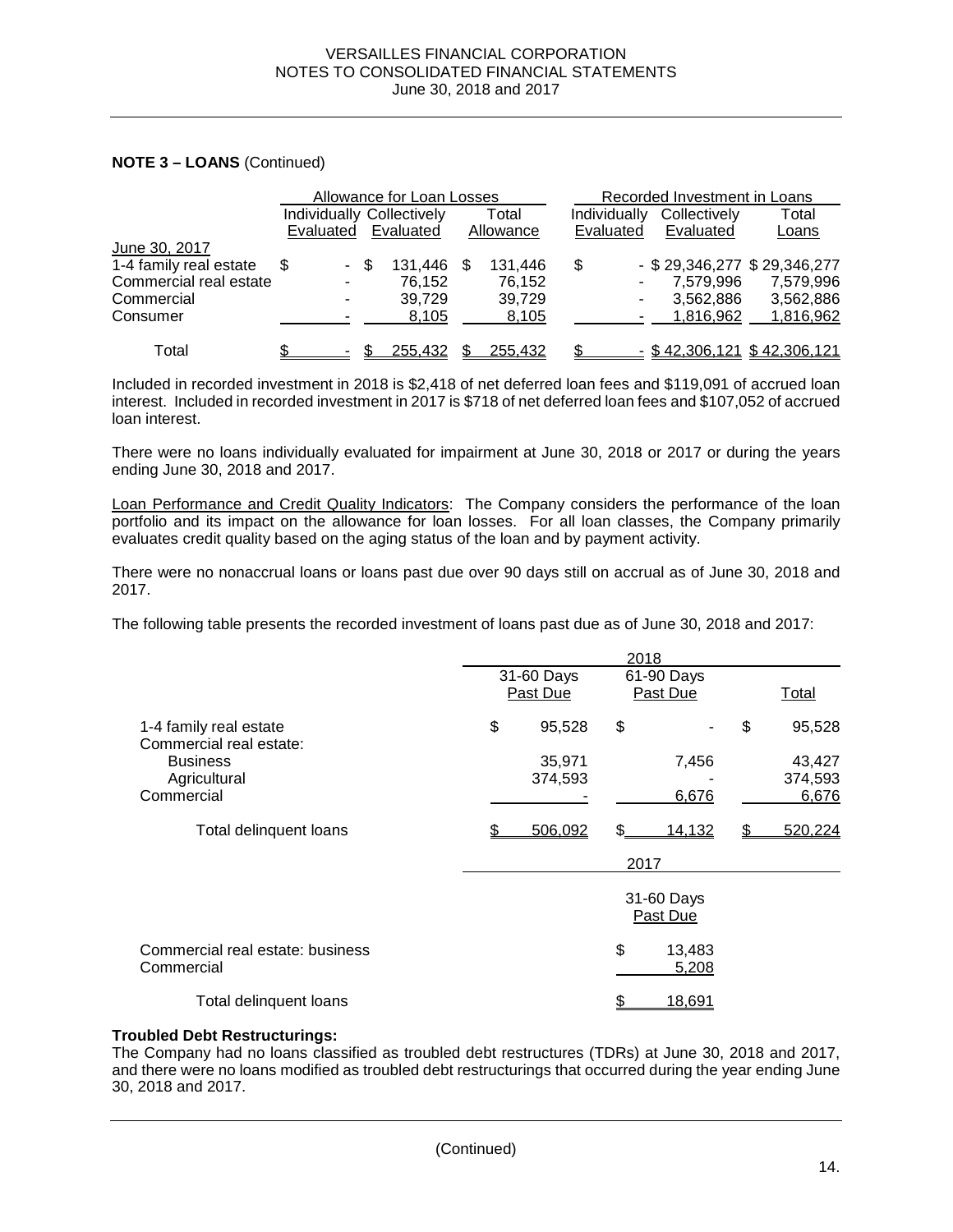# **NOTE 4 – PREMISES AND EQUIPMENT**

Year-end premises and equipment were as follows.

|                                                                                                   | 2018                                                            | 2017                                                      |
|---------------------------------------------------------------------------------------------------|-----------------------------------------------------------------|-----------------------------------------------------------|
| Land<br>Building and improvements<br>Furniture and equipment<br>Total<br>Accumulated depreciation | \$<br>81.807<br>1,250,206<br>261,380<br>1,593,393<br>(409, 872) | 81,807<br>1,250,206<br>281,912<br>1,613,925<br>(382, 028) |
|                                                                                                   | 1.183.521                                                       | 1,231,897                                                 |

# **NOTE 5 – DEPOSITS**

Deposits from principal officers, directors, and their affiliates at June 30, 2018 and 2017 were \$1,889,147 and \$2,618,731. The aggregate amount of certificates of deposit accounts with balances greater than \$250,000 at year-end 2018 and 2017 was \$1,595,992 and \$2,063,135.

Scheduled maturities of certificates of deposit were as follows.

| Year ended June 30, 2019 | 2020<br>2021 | 6,798,770<br>4.835.912<br>1.015.938 |
|--------------------------|--------------|-------------------------------------|
|                          | 2022         | 625,223                             |
|                          |              | \$ 13,275,843                       |

# **NOTE 6 – FEDERAL HOME LOAN BANK ADVANCES**

Year-end advances from the Federal Home Loan Bank were as follows.

|                                                                               | Rate              |   | 2018                   |     | <u> 2017 </u>          |
|-------------------------------------------------------------------------------|-------------------|---|------------------------|-----|------------------------|
| Fixed rate advance, due October 2019<br>Fixed rate advance, due February 2025 | $1.91\%$<br>2.40% | S | 1.000.000<br>2.000.000 | \$. | 1,000,000<br>2,000,000 |
|                                                                               |                   |   | 3.000.000              |     | 3,000,000              |

Fixed rate advances are payable at maturity and subject to prepayment penalties if paid off prior to maturity.

Required payments over the next five years and thereafter are as follows:

| Year ended June 30, 2019 |            | \$        |
|--------------------------|------------|-----------|
|                          | 2020       | 1,000,000 |
|                          | 2021       |           |
|                          | 2022       |           |
|                          | 2023       | -         |
|                          | Thereafter | 2,000,000 |
|                          |            | 3,000,000 |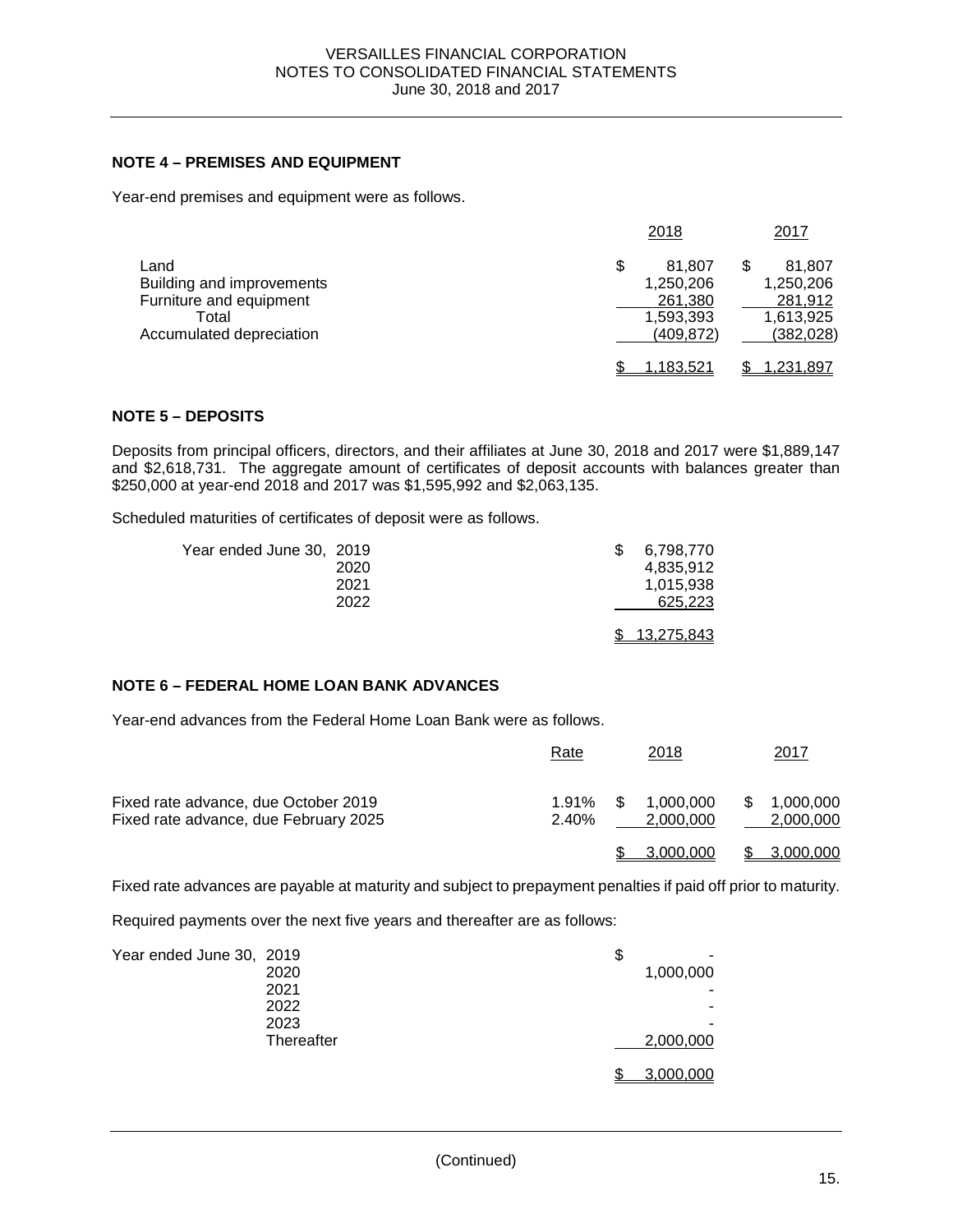# **NOTE 6 – FEDERAL HOME LOAN BANK ADVANCES** (Continued)

Advances under the borrowing agreements are collateralized by a blanket pledge of the Company's residential mortgage loan portfolio and FHLB stock. At June 30, 2018 and 2017, the Company had approximately \$28,277,000 and \$27,940,000 of qualifying first-mortgage loans, and \$0 and \$73,000 of multi-family mortgage loans pledged, in addition to FHLB stock, as collateral for FHLB advances. At June 30, 2018, based on the Association's current FHLB stock ownership, total assets and pledgable firstmortgage and multi-family mortgage loan portfolios, the Association had the ability to obtain borrowings up to an additional \$13,517,000.

# **NOTE 7 – INCOME TAXES**

On December 22, 2017, H.R.1, commonly known as the Tax Cuts and Jobs Act (the "Act"), was signed into law. The Act includes many provisions that impact the Corporation's income tax expense, including reducing the federal tax rate from 34% to 21% effective January 1, 2018. As a result of the rate reduction, the Corporation was required to re-measure, through income tax expense in the period of enactment, its deferred tax assets and liabilities using the enacted rate at which they are expected to be recovered or settled. The re-measurement of the net deferred tax asset resulted in additional income tax expense of \$150,638 for the fiscal year ended June 30, 2018.

Income tax expense was as follows.

|                                                     | 2018                                  | 2017                  |
|-----------------------------------------------------|---------------------------------------|-----------------------|
| Current<br>Deferred<br>Impact of federal tax reform | \$<br>162,678<br>(14, 153)<br>150,638 | 165,597<br>(212, 397) |
| Total                                               | 299.163                               | (46, 800)             |

Effective tax rates differ from the federal statutory rate applied to income before income taxes due to the following (27.55% statutory rate for 2018 and 34% for 2017).

|                                                                                                                   | 2018                      | 2017           |  |
|-------------------------------------------------------------------------------------------------------------------|---------------------------|----------------|--|
| Federal statutory rate times financial statement income<br>Effect of:                                             | \$<br>146,114             | \$<br>(52,207) |  |
| Tax exempt interest income, net of interest expense<br>disallowance<br>Impact of federal tax reform<br>Other, net | (728)<br>150,638<br>3,139 | (852)<br>6,259 |  |
| Total                                                                                                             | 299,163                   | \$<br>(46,800) |  |
| Effective tax rate                                                                                                | 56.41%                    | (30.48)%       |  |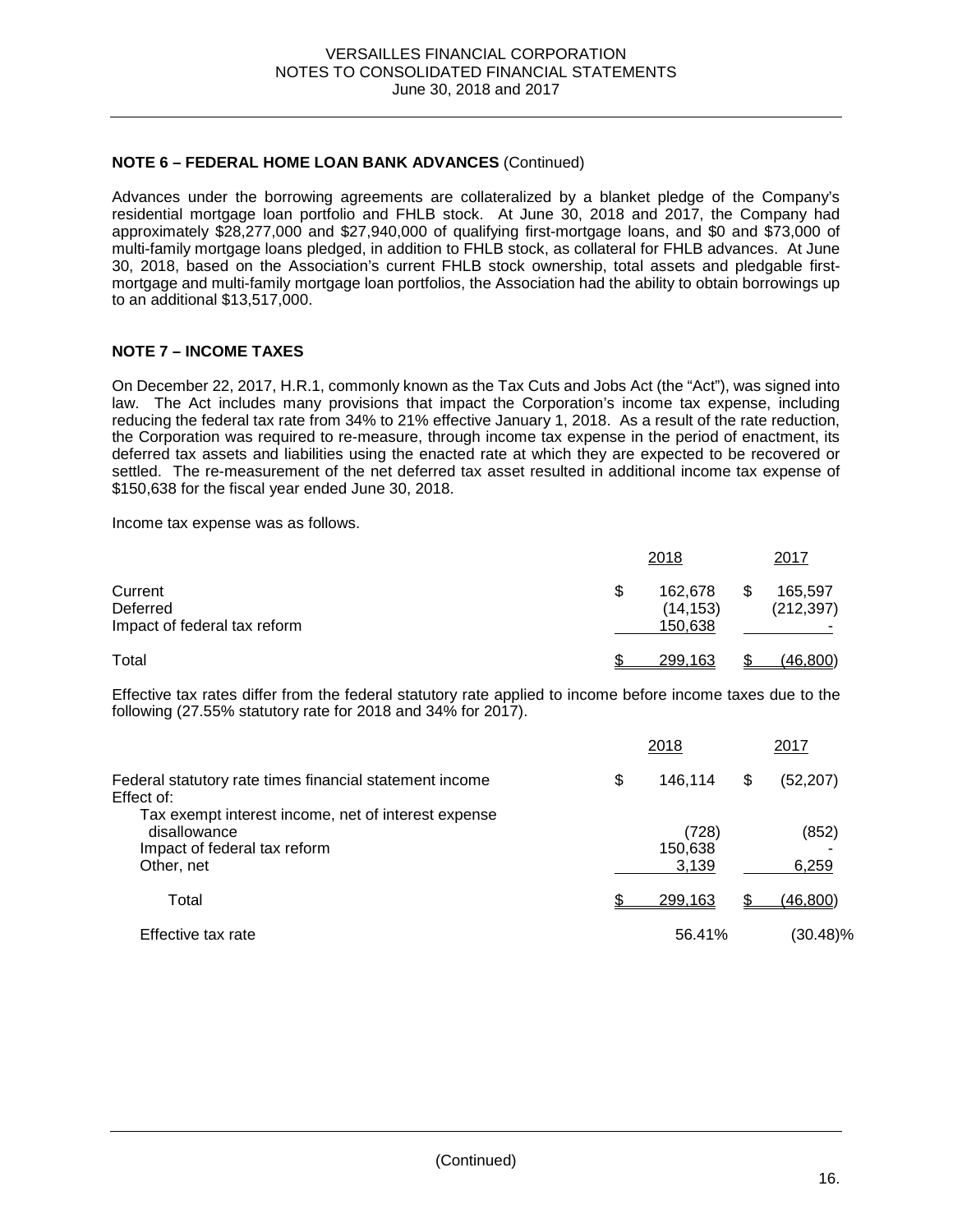# **NOTE 7 – INCOME TAXES** (Continued)

Year-end deferred tax assets and liabilities were due to the following.

| 2018     |                                        | 2017       |
|----------|----------------------------------------|------------|
|          |                                        |            |
| 53,641   | \$                                     | 86,847     |
| 244.850  |                                        | 367,338    |
| 5.477    |                                        | 15,220     |
| 13.755   |                                        | 22,270     |
|          |                                        | 244        |
| 318,231  |                                        | 491,919    |
|          |                                        |            |
|          |                                        | (75,070)   |
|          |                                        | (26, 700)  |
| (8.794)  |                                        | (15,991)   |
| (80,558) |                                        | (117, 761) |
|          |                                        | 374,158    |
| \$       | 508<br>(46,367)<br>(25,397)<br>237,673 |            |

At June 30, 2018, the Company had \$65,500 of capital loss carry forwards which may be carried forward for up to five years. The capital loss carry forwards expire June 30, 2019 and may only be deducted to the extent the Company generates capital gains. No valuation allowance has been recorded against the capital loss carry forwards as the Company believes it is more likely than not that the benefit will be realized.

The Company has not recorded a deferred tax liability of approximately \$163,000 and \$265,000 at June 30, 2018 and 2017 related to approximately \$778,000 of cumulative special bad debt deductions arising prior to December 31, 1987, the end of the Company's base year for purposes of calculating the bad debt deduction. If the Company were liquidated or otherwise ceases to be a financial institution or if the tax laws were to change, this amount would be expensed.

At June 30, 2018 and 2017, the Company had no unrecognized tax benefits recorded. The Company does not expect the amount of unrecognized tax benefits to significantly change within the next twelve months ended June 30, 2018 and 2017 and no amounts accrued for penalties and interest as of June 30, 2018 or June 30, 2017.

The Company is subject to U.S. federal income tax. The Company is no longer subject to examination by the federal taxing authority for years prior to 2014. The tax years 2014-2017 remain open to examination by the U.S. taxing authority.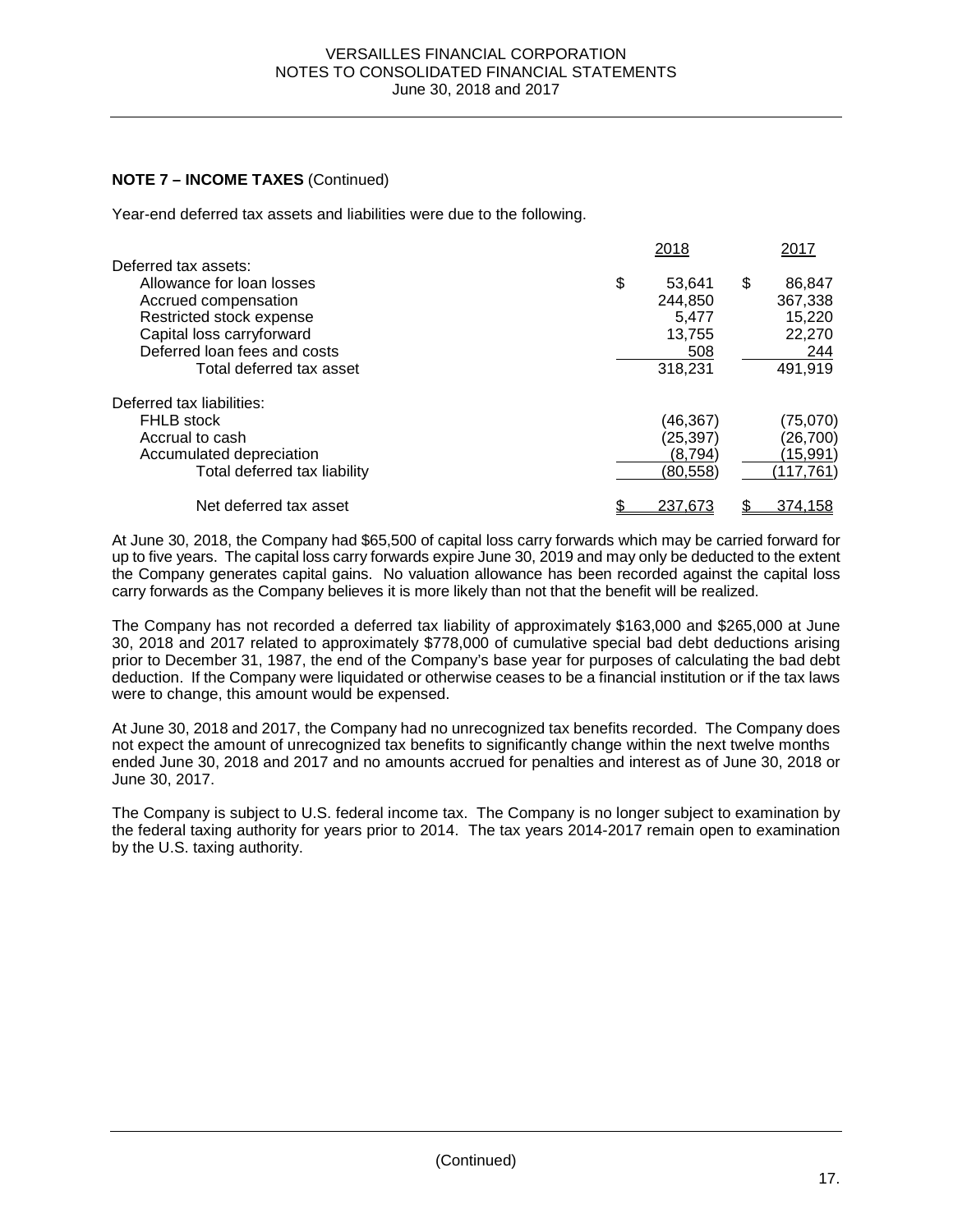# **NOTE 8 – RETIREMENT PLANS**

The Company had a funded noncontributory defined benefit pension plan that covered substantially all of its employees. The plan provided defined benefits based on years of service and final average salary. The Company approved terminating the plan effective May 31, 2016 with intent to distribute benefits of the pension plan to participants. During the year-ending June 30, 2017, all benefits related to the pension plan were distributed.

Information about obligations and plan assets of defined benefit pension plan follows:

|                                                                                                                                                                 | 2017                                            |
|-----------------------------------------------------------------------------------------------------------------------------------------------------------------|-------------------------------------------------|
| Benefit obligation                                                                                                                                              | \$                                              |
| Change in plan assets, at fair value:<br>Beginning plan assets<br>Actual return<br>Employer contribution<br>Benefits and settlements paid<br>Ending plan assets | 1,384,275<br>23.157<br>509,997<br>(1, 917, 429) |
| Funded status at end of year (benefit obligations less<br>plan assets)                                                                                          |                                                 |

Components of net periodic benefit cost and other amounts recognized in other comprehensive income:

|                                                                                           | 2017                  |
|-------------------------------------------------------------------------------------------|-----------------------|
| Net periodic benefit cost<br>(Gain) loss recognized in other comprehensive income         | 520.507<br>(543, 665) |
| Net (gain) loss recognized in net periodic benefit cost and other<br>comprehensive income | (23, 158)             |

The Company contributed \$509,997 to its pension plan for the year ended June 30, 2017 to settle the plan.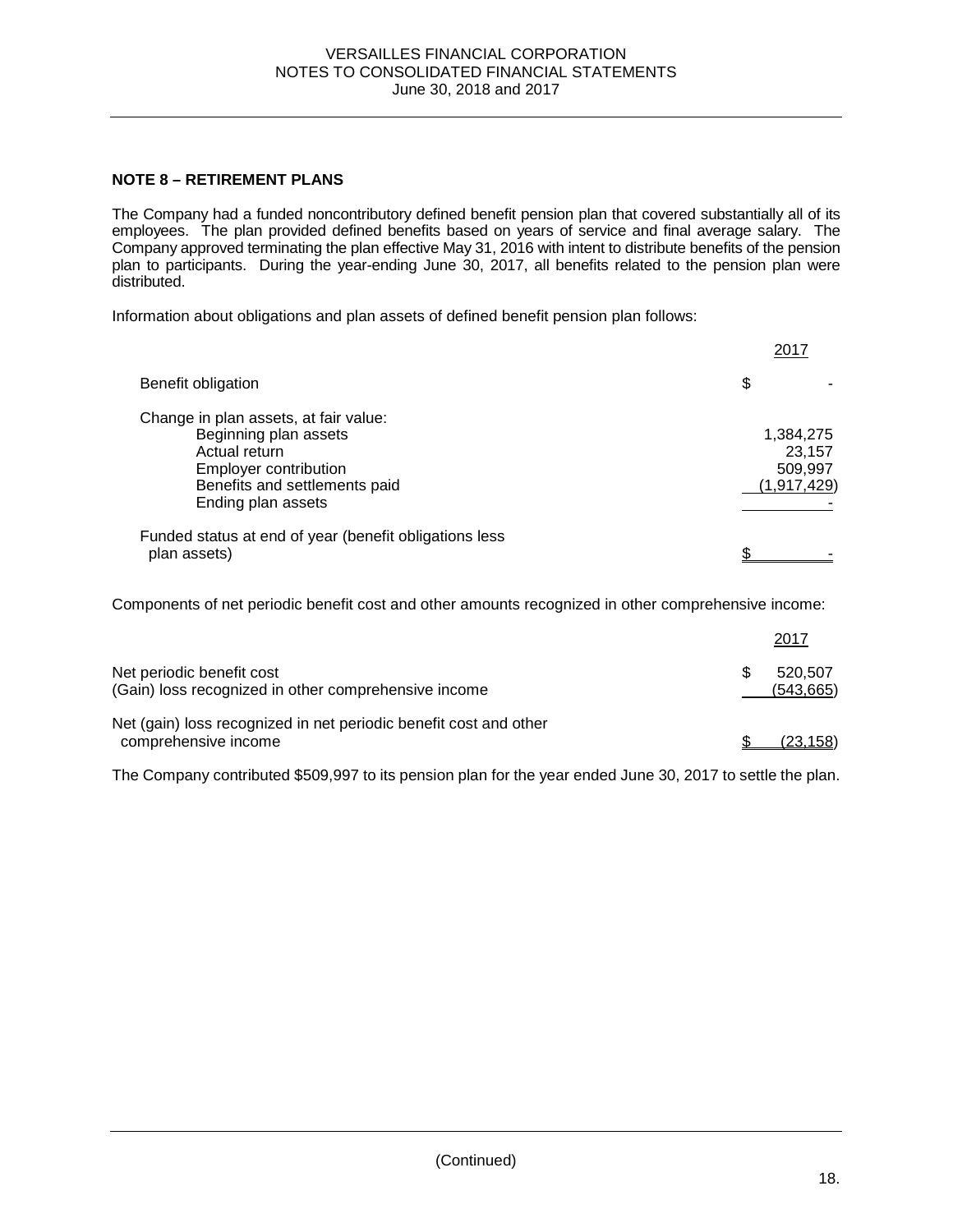# **NOTE 8 – RETIREMENT PLANS** (Continued)

Employee 401(k) and Profit Sharing Plan: The Company maintains a 401(k) and profit sharing plan for all eligible employees. Employees are eligible one year from the date of hire and must have at least 1,000 hours of service. Eligible employees may contribute up to 15% of their compensation subject to a maximum statutory limitation. The Company provides a matching contribution on behalf of participants who make elective compensation deferrals, at the rate of 50% of the first 6% of the participant's discretionary contribution. Employee contributions are always 100% vested. Employer matching contributions vest on a graduated basis at the rate of 20% per year in years two through six so that the employee is 100% vested after six years of service. The 2018 and 2017 expense related to this plan was \$13,294 and \$12,851 respectively.

Deferred Compensation and Supplemental Retirement Plan: The Board of Directors adopted a deferred compensation and supplemental retirement plan for directors and an executive officers of the Company during fiscal 1999. Upon adoption, each nonemployee director was credited with \$1,494 for each year of service as a director and the employee director was credited with \$5,103 for each year of service prior to plan initiation. Beginning December 31, 1998, each nonemployee director receives a credit to their account equal to 24% of the cash compensation that a participant earned during that calendar year. Employees that are directors receive an annual credit of 8%. At the participant's election, the participant's account earns interest at the rate of the Company's return on average equity for that year or at the rate the Company is paying on a certificate of deposit having a term of one year or less at January 1 of that year. Total expense related to the Plan was \$26,367 and \$30,906 for the years ended June 30, 2018 and 2017. The accrued supplemental retirement liability included in other liabilities was \$279,805 at June 30, 2018 and \$253,438 at June 30, 2017. There were no distributions to participants or their beneficiary during the years ended June 30, 2018 and June 30, 2017.

Additionally, each participant may elect to defer up to 25% in base salary and up to 100% of director's fees, bonuses or other cash compensation. Amounts in participant's accounts are vested at all times. The accrued deferred compensation liability included in other liabilities was \$496,954 at June 30, 2018 and \$439,829 at June 30, 2017. Earnings on amounts deferred included in salaries and employee benefits totaled \$0 and \$7,361 for the years ended June 30, 2018 and 2017. There were no distributions to participants during the years ended June 30, 2018 and June 30, 2017. The Plan is unfunded and subject to the general claims of creditors.

In conjunction with the conversion to a stock company with concurrent formation of a holding company, the Company allowed participants in the supplemental retirement and deferred compensation plans to use all or a portion of their funds in an one time election to purchase shares of the holding company at conversion.

The shares are held in a Rabbi Trust and the obligation under the plans will be settled with these shares. Participant stock held by the Rabbi Trust is classified in equity in a manner similar to the manner in which treasury stock is accounted for. Subsequent changes in the fair value of the stock are not recognized. The deferred compensation obligation is classified as an equity instrument and changes in the fair value of the amount owed to the participant are not recognized. These shares are considered outstanding for the purpose of both basic and diluted EPS. The participants elected to use \$354,600 to purchase 35,460 shares of common stock.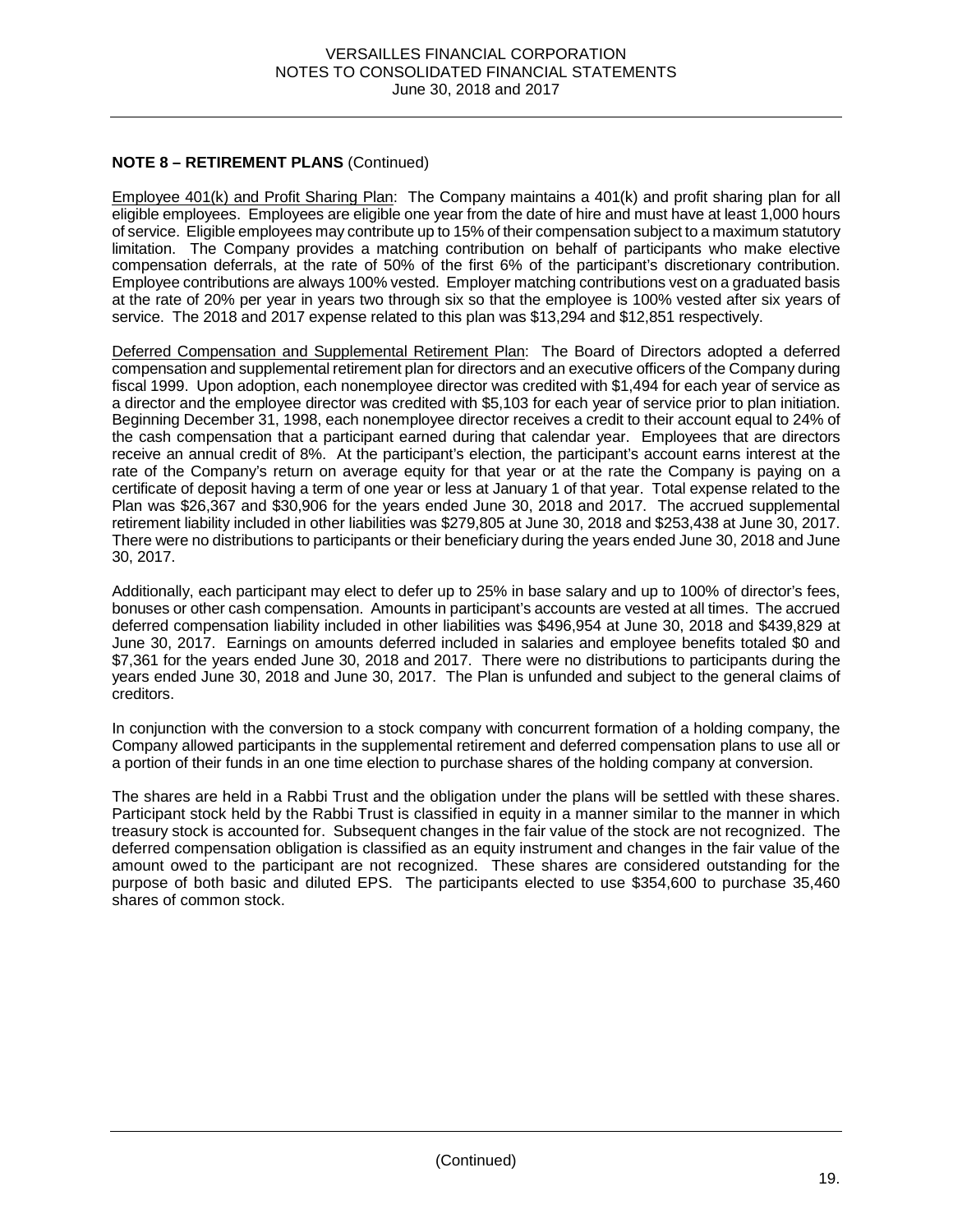# **NOTE 9 – EMPLOYEE STOCK OWNERSHIP PLAN**

As part of the conversion to a stock company, the Company formed a leveraged ESOP. The plan has a December 31 year-end and the first allocation was December 31, 2010. The ESOP borrowed from the Company, totaling \$342,000, to purchase 34,200 shares of stock at \$10 per share. The Company may make discretionary contributions to the ESOP, as well as paying dividends on unallocated shares to the ESOP, and the ESOP uses funds it receives to repay the loan. When loan payments are made, ESOP shares are allocated to participants based on relative compensation and expense is recorded. Dividends on allocated shares increase participant accounts. The shares in the plan are expected to be allocated over a twenty year period.

Participants receive the shares at the end of employment. A participant may require stock received to be repurchased unless the stock is traded on an established market.

Contributions to the ESOP during the years ended June 30, 2018 and 2017 were \$24,283 and \$23,905. ESOP expense was \$40,677 and \$35,485 for the year ended June 30, 2018 and 2017, respectively.

Shares held by the ESOP were as follows:

|                                                                 | 2018                    | 2017                    |
|-----------------------------------------------------------------|-------------------------|-------------------------|
| Allocated<br>Committed to be released<br>Unearned               | 13,680<br>855<br>19,665 | 11,970<br>855<br>21,375 |
| Total ESOP shares                                               | 34.200                  | 34,200                  |
| Fair value of unearned shares                                   | 476.876                 | 472,388                 |
| Fair value of allocated shares subject to repurchase obligation | 331.740                 | 264,537                 |

The Company expects to allocate 1,710 shares for the December 31, 2018 plan year.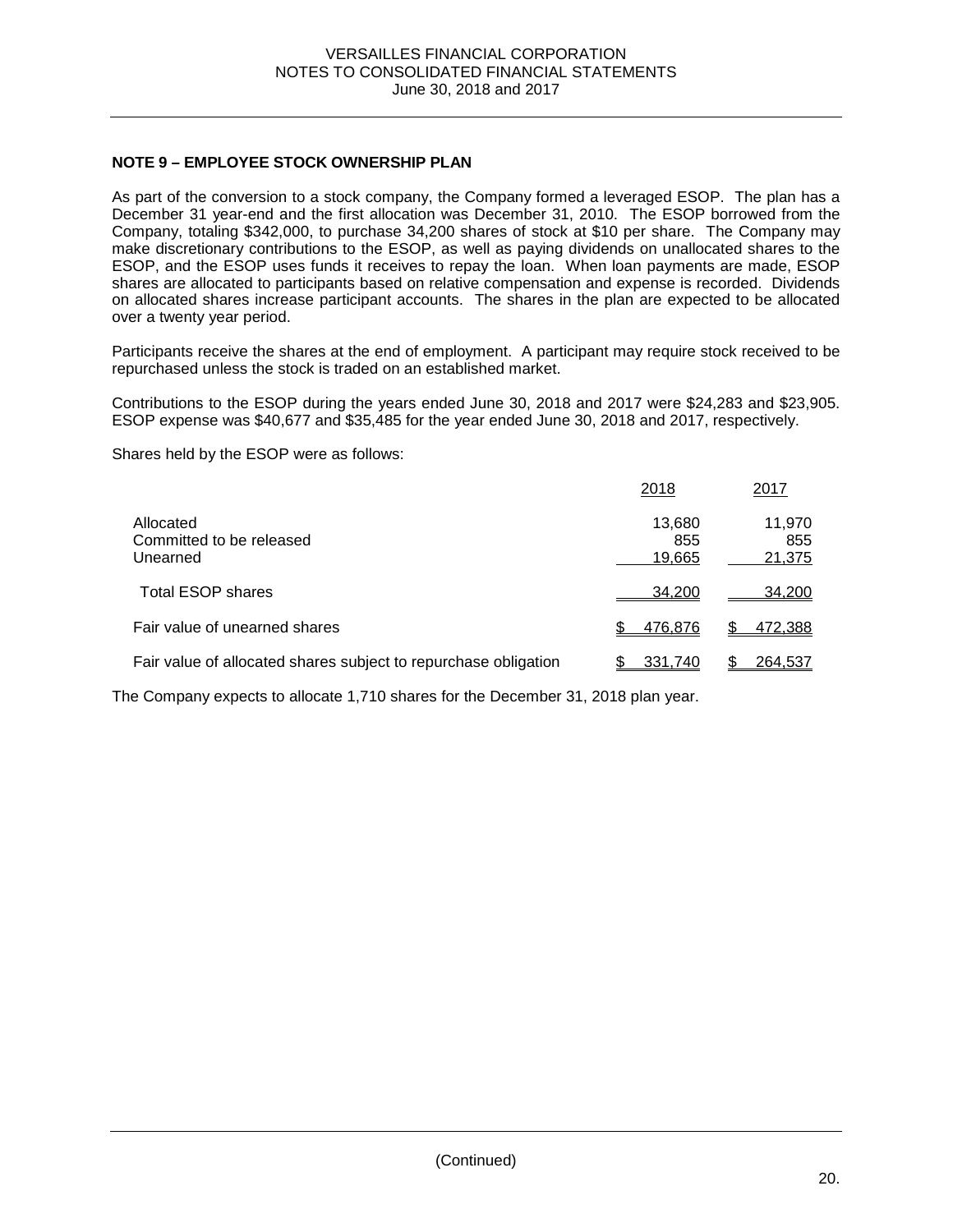### **NOTE 10 – COMMITMENTS, OFF-BALANCE-SHEET RISK AND CONTINGENCIES**

Some financial instruments, such as loan commitments, credit lines and letters of credit are issued to meet customer financing needs. These are agreements to provide credit or to support the credit of others, as long as conditions established in the contract are met, and usually have expiration dates. Commitments may expire without being used. Off-balance-sheet risk to credit loss exists up to the face amount of these instruments, although material losses are not anticipated. The same credit policies are used to make such commitments as are used for loans, including obtaining collateral at exercise of the commitment.

Commitments to make loans at current market rates at year-end were as follows.

|                                          | 2018           |              |                | 2017       |
|------------------------------------------|----------------|--------------|----------------|------------|
|                                          | <b>Balance</b> | Rate         | <b>Balance</b> | Rate       |
| 1-4 family real estate – fixed rate      | \$1.530.000    | 3.50 - 5.74% | \$1.001.000    | 3.50-5.74% |
| 1-4 family real estate – adjustable rate |                | $-$ %        | 396,000        | 3.00%      |
| Nonresidential real estate - fixed rate  | 32,000         | 6.50%        | 450.000        | 5.75%      |
| Agricultural – fixed rate                | 680,000        | 5.24%        | -              | - %        |

Commitments to make loans are generally made for periods of 60 days or less. The loan commitments have maturities ranging up to 30 years.

At June 30, 2018 and 2017, the Company had \$30,000 and \$475,000 of unused lines of credit, respectively.

### **NOTE 11 – FAIR VALUE**

There were no financial instruments measured at fair value on a recurring or non-recurring basis at June 30, 2018 or June 30, 2017. The carrying amounts and estimated fair values of other financial instruments, at June 30, 2018 and 2017 are as follows:

|                                 |          | 2018         |      |              | 2017     |              |      |              |  |
|---------------------------------|----------|--------------|------|--------------|----------|--------------|------|--------------|--|
|                                 | Carrying |              | Fair |              | Carrying |              | Fair |              |  |
|                                 |          | Value        |      | Value        |          | Value        |      | Value        |  |
| <b>Financial assets</b>         |          |              |      |              |          |              |      |              |  |
| Cash and cash equivalents       | \$       | 11,455,584   | \$   | 11,455,584   | \$       | 9,162,152    | \$   | 9,162,152    |  |
| Interest bearing time deposits  |          |              |      |              |          |              |      |              |  |
| in other financial institutions |          |              |      |              |          | 247,000      |      | 247,228      |  |
| Securities held-to-maturity     |          | 112.747      |      | 117,581      |          | 159,573      |      | 165,910      |  |
| Net loans                       |          | 41,695,783   |      | 41,338,000   |          | 41,943,637   |      | 41,570,000   |  |
| <b>FHLB</b> stock               |          | 397.500      |      | N/A          |          | 397.500      |      | N/A          |  |
| Accrued interest receivable     |          | 127.748      |      | 127.748      |          | 113.703      |      | 113,703      |  |
|                                 |          |              |      |              |          |              |      |              |  |
| <b>Financial liabilities</b>    |          |              |      |              |          |              |      |              |  |
| <b>Deposits</b>                 |          | (39,800,572) |      | (39,663,000) |          | (38,607,466) |      | (38,558,000) |  |
| <b>FHLB</b> advances            |          | (3,000,000)  |      | (2,941,000)  |          | (3,000,000)  |      | (3,048,000)  |  |
| Accrued interest payable        |          | (19,630)     |      | (19,630)     |          | (21, 295)    |      | (21, 295)    |  |
|                                 |          |              |      |              |          |              |      |              |  |

The methods and assumptions used to estimate fair values are described as follows:

Cash and Cash Equivalents: The carrying amount of cash and cash equivalents approximate fair value.

Interest Bearing Time Deposits in Other Financial Institutions: Fair value of interest-bearing time deposits in other financial institutions are estimated using a discounted cash flow calculation that applies interest rates currently being offered for instruments with maturities equal or similar to remaining maturities of the interest bearing time deposits.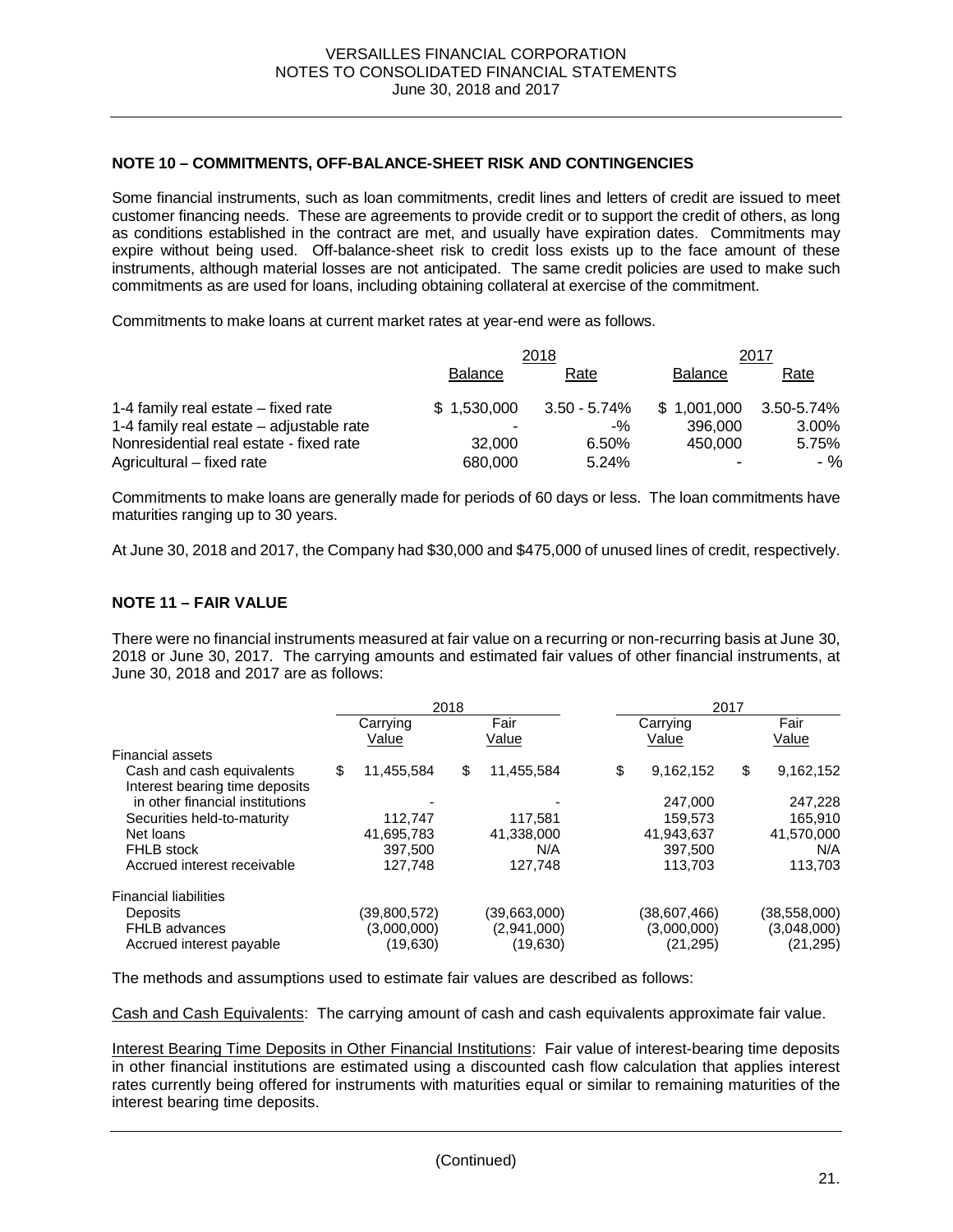# **NOTE 11 – FAIR VALUE** (Continued)

Securities Held to Maturity: The fair values of securities held to maturity are determined by quoted prices for similar assets; quoted prices in markets that are not active; or other inputs that are observable or can be corroborated by observable market data.

Loans: Fair values of loans are estimated as follows: For variable rate loans that reprice frequently and with no significant change in credit risk, fair values are based on carrying values. Fair values for other loans are estimated using discounted cash flow analyses, using interest rates currently being offered for loans with similar terms to borrowers of similar credit quality. The methods utilized to estimate the fair value of loans do not necessarily represent an exit price.

FHLB Stock: It is not practical to determine the fair value of FHLB stock due to restrictions placed on its transferability.

Deposits: The fair values disclosed for savings and checking accounts are equal to the amount payable at the reporting date (i.e. carrying amount). Fair values for fixed rate certificates of deposit are estimated using a discounted cash flows calculation that applies interest rates currently being offered on certificates to a schedule of aggregated expected monthly maturities on time deposits.

FHLB Advances: The fair values of the Company's long-term borrowings are estimated using discounted cash flow analyses based on the current borrowing rates for similar types of borrowing arrangements.

Accrued Interest Receivable/Payable: The carrying amounts of accrued interest approximate fair value.

Off-balance Sheet Instruments: Fair values for off-balance sheet, credit-related financial instruments are based on fees currently charged to enter into similar agreements, taking into account the remaining terms of the agreements and the counterparties' credit standing. The fair value of commitments is not material.

# **NOTE 12 – REGULATORY MATTERS**

The Association is subject to various regulatory capital requirements administered by the federal banking agencies. Capital adequacy guidelines and prompt corrective action regulations involve quantitative measures of assets, liabilities and certain off-balance-sheet items calculated under regulatory accounting practices. Capital amounts and classifications are also subject to qualitative judgments by the regulators. Failure to meet capital requirements can initiate regulatory action. Management believes as of June 30, 2018, the Association meets all capital adequacy requirements to which it is subject.

Prompt corrective action regulations provide five classifications: well-capitalized, adequately capitalized, undercapitalized, significantly undercapitalized and critically undercapitalized, although these terms are not used to represent overall financial condition. If adequately capitalized, regulatory approval is required to accept brokered deposits. If undercapitalized, capital distributions are limited, as is asset growth and expansion, and capital restoration plans are required. At June 30, 2018 and 2017, the most recent regulatory notifications categorized the Association as well capitalized under the regulatory framework for prompt corrective action. There are no conditions or events since that notification that management believes have changed the institution's category.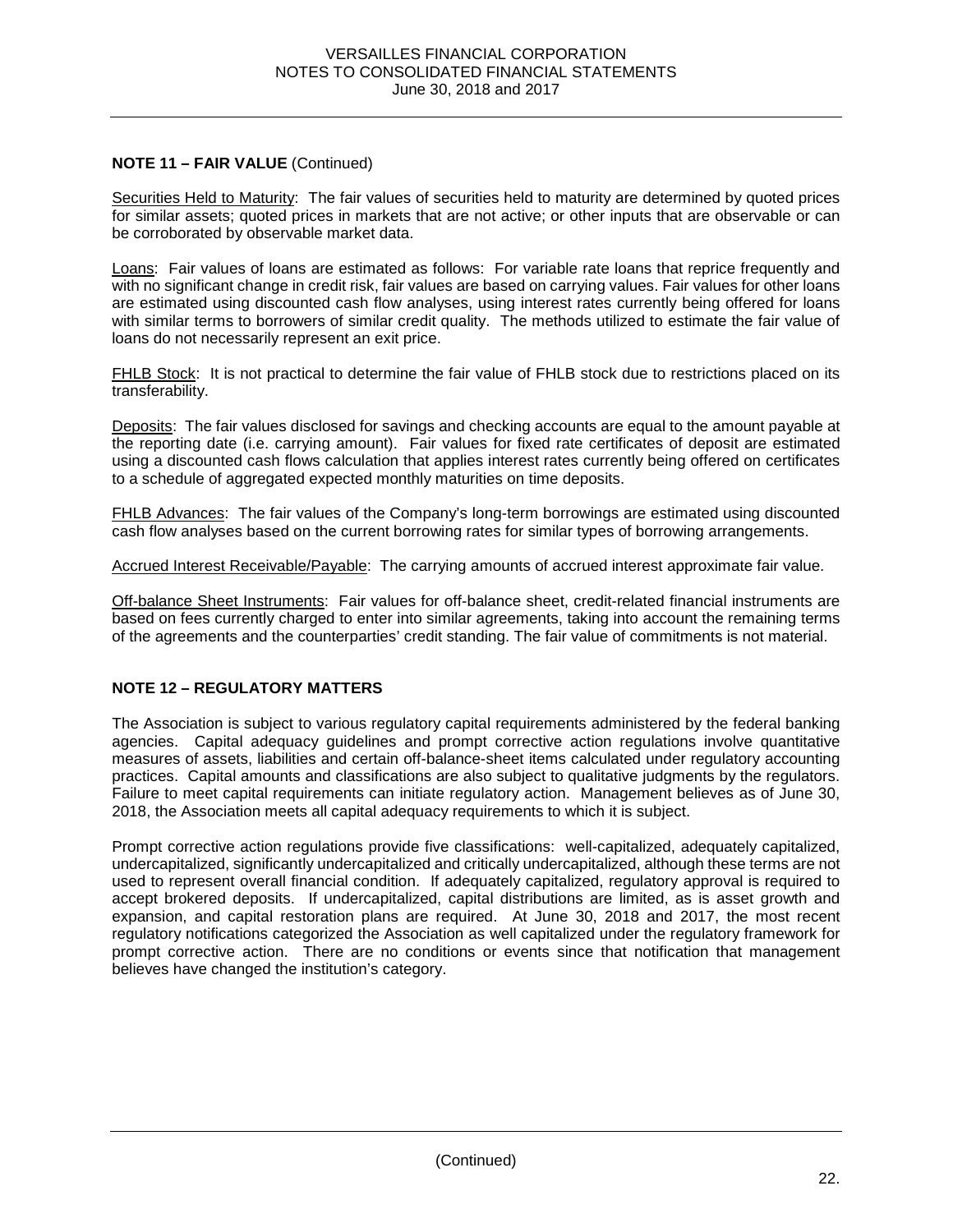# **NOTE 12 – REGULATORY MATTERS** (Continued)

Basel III Capital Rules became effective for the Association on January 1, 2015 and certain provisions are subject to a phase-in period. The implementation of the capital conservation buffer began on January 1, 2016 at the 0.625% level and be phased in over a four-year period (increasing by that amount on each subsequent January 1, until it reaches 2.5% on January 1, 2019). The conservation buffer at June 30, 2018 is 1.875%. The Basel III Capital Rules also provide for a "countercyclical capital buffer" that is applicable to only certain covered institutions and does not have any current applicability to the Association. The aforementioned capital conservation buffer is designed to absorb losses during periods of economic stress. Banking institutions with a ratio of Common Equity Tier 1 capital to risk-weighted assets above the minimum but below the conservation buffer (or below the combined capital conservation buffer and countercyclical capital buffer, when the latter is applied) will face constraints on dividends, equity repurchases and compensation based on the amount of the shortfall.

At year-end, the Association's actual capital levels and minimum required levels were as follows. The capital consolidation buffer is excluded from the adequately capitalized risk-based ratios.

|                                                                                   | Actual<br>Ratio<br>Amount |        |       |    | For Capital<br><b>Adequacy Purposes</b><br>Ratio<br>Amount<br>(Dollars in thousands) |      |     | To Be Well<br><b>Capitalized Under</b><br><b>Prompt Corrective</b><br><b>Action Regulations</b><br>Ratio<br>Amount |       |  |
|-----------------------------------------------------------------------------------|---------------------------|--------|-------|----|--------------------------------------------------------------------------------------|------|-----|--------------------------------------------------------------------------------------------------------------------|-------|--|
| June 30, 2018                                                                     |                           |        |       |    |                                                                                      |      |     |                                                                                                                    |       |  |
| Total capital (to risk-weighted assets)<br>Common equity Tier 1 capital (to risk- | \$                        | 10,975 | 34.5% | \$ | 2,542                                                                                | 8.0% | \$. | 3,177                                                                                                              | 10.0% |  |
| weighted assets)                                                                  |                           | 10.720 | 33.7  |    | 1.430                                                                                | 4.5  |     | 2.065                                                                                                              | 6.5   |  |
| Tier I (core) capital (to risk-weighted assets)                                   |                           | 10.720 | 33.7  |    | 1.906                                                                                | 6.0  |     | 2.542                                                                                                              | 8.0   |  |
| Tier I (core) capital (to adjusted total assets)                                  |                           | 10.720 | 19.4  |    | 2.208                                                                                | 4.0  |     | 2.761                                                                                                              | 5.0   |  |
| June 30, 2017                                                                     |                           |        |       |    |                                                                                      |      |     |                                                                                                                    |       |  |
| Total capital (to risk-weighted assets)                                           | \$                        | 10,668 | 33.4% | \$ | 2,554                                                                                | 8.0% | \$  | 3,193                                                                                                              | 10.0% |  |
| Common equity Tier 1 capital (to risk-                                            |                           |        |       |    |                                                                                      |      |     |                                                                                                                    |       |  |
| weighted assets)                                                                  |                           | 10.413 | 32.6  |    | 1.437                                                                                | 4.5  |     | 2,075                                                                                                              | 6.5   |  |
| Tier I (core) capital (to risk-weighted assets)                                   |                           | 10.413 | 32.6  |    | 1.916                                                                                | 6.0  |     | 2,554                                                                                                              | 8.0   |  |
| Tier I (core) capital (to adjusted total assets)                                  |                           | 10.413 | 19.0  |    | 2.190                                                                                | 4.0  |     | 2.737                                                                                                              | 5.0   |  |

The Qualified Thrift Lender test requires at least 65% of assets to be maintained in housing-related finance and other specified areas. If this test is not met, limits are placed on growth, branching, new investments and FHLB advances, or the Company must convert to a commercial bank charter. Management believes that this test is met.

The Association converted from a mutual to a stock institution, and a "liquidation account" was established at \$7,378,641, which was net worth reported in the conversion prospectus. The liquidation account represents a calculated amount for the purposes described below, and it does not represent actual funds included in the consolidated financial statements of the Company. Eligible depositors who have maintained their accounts, less annual reductions to the extent they have reduced their deposits, would receive a distribution from this account if the Company liquidated. Dividends may not reduce shareholders' equity below the required liquidation account balance.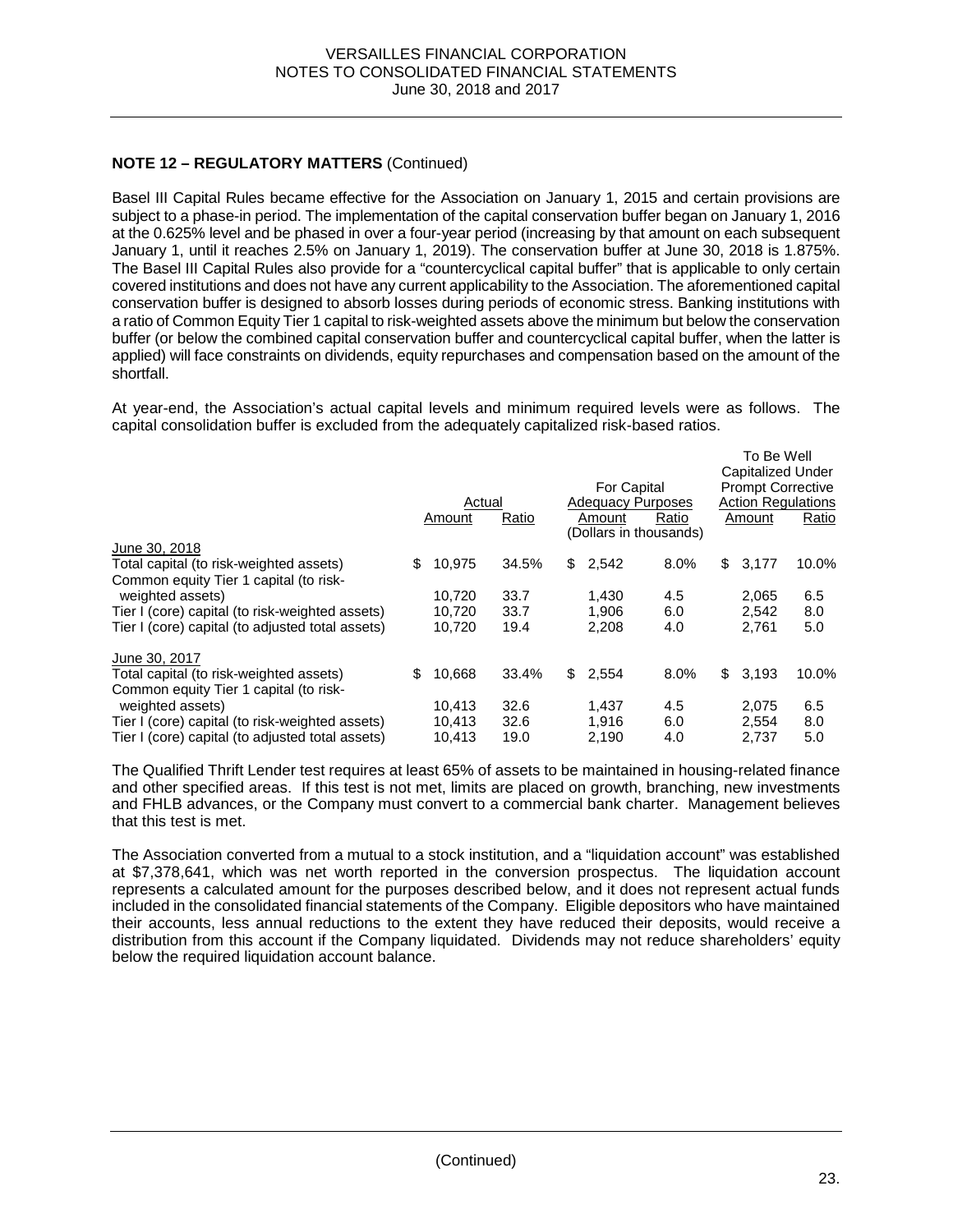# **NOTE 13 – EARNINGS PER SHARE**

The two-class method is used in the calculation of basic earnings per share. Under the two-class method, earnings available to common shareholders for the period are allocated between common shareholders and participating securities according to dividends declared (or accumulated) and participation rights in undistributed earnings. The factors used in the earnings per share computation follow:

|                                                                                                                                                                              | 2018                         |   | 2017                             |
|------------------------------------------------------------------------------------------------------------------------------------------------------------------------------|------------------------------|---|----------------------------------|
| Basic<br>Net income available to common shareholders<br>Less: (Income) loss allocated to participating securities                                                            | \$<br>231,197<br>(301)       | S | (106, 749)<br>403                |
| Net income (loss) allocated to common shareholders                                                                                                                           | 230.896                      |   | <u>(106,346)</u>                 |
| Weighted average common shares<br>outstanding including participating securities<br>Less: Average unearned participating securities<br>Less: Average unallocated ESOP shares | 387,659<br>(504)<br>(20,520) |   | 402.761<br>(1, 519)<br>(22, 230) |
| Weighted average shares                                                                                                                                                      | 366.635                      |   | 379,012                          |
| Basic and diluted earnings (loss) per common share                                                                                                                           | 0.63                         |   | (0.28)                           |

# **NOTE 14 – STOCK-BASED COMPENSATION**

The Company's 2011 Equity Incentive Plan (the "Plan"), which was approved by shareholders on November 15, 2011, permits the grant of share options to its employees for up to an aggregate of 42,750 shares of common stock. Provisions of the plan indicate option awards are generally granted with an exercise price equal to the market price of the Company's common stock at the date of grant with vesting periods defined by the Board of Directors. The fair value of options awarded is estimated on the date of grant using a closed form option valuation (Black-Scholes) model. As of June 30, 2018 and 2017, no grants of stock options related to the Plan have occurred and thus no compensation expense has been recognized related to the Plan for the years ended June 30, 2018 and 2017.

The Plan also provides for the issuance of up to 17,100 restricted shares to directors and officers. During the year ended June 30, 2014, the Company awarded 13,600 restricted stock awards ("RSA"). Total compensation cost that has been charged against income for the RSAs was \$9,000 and \$21,000 for the years ended June 30, 2018 and 2017. The total income tax benefit was \$7,000 and \$7,000, respectively. The fair value of the stock was determined using the Company's over the counter bulletin board stock price at the grant date. RSA shares vest ratably over a three-year period for directors and a five-year-period for officers on the anniversary of the grant date. The shares have voting rights and participants receive nonforfeitable dividends on the unvested shares. These shares are considered to be participating securities in the earnings per share calculation.